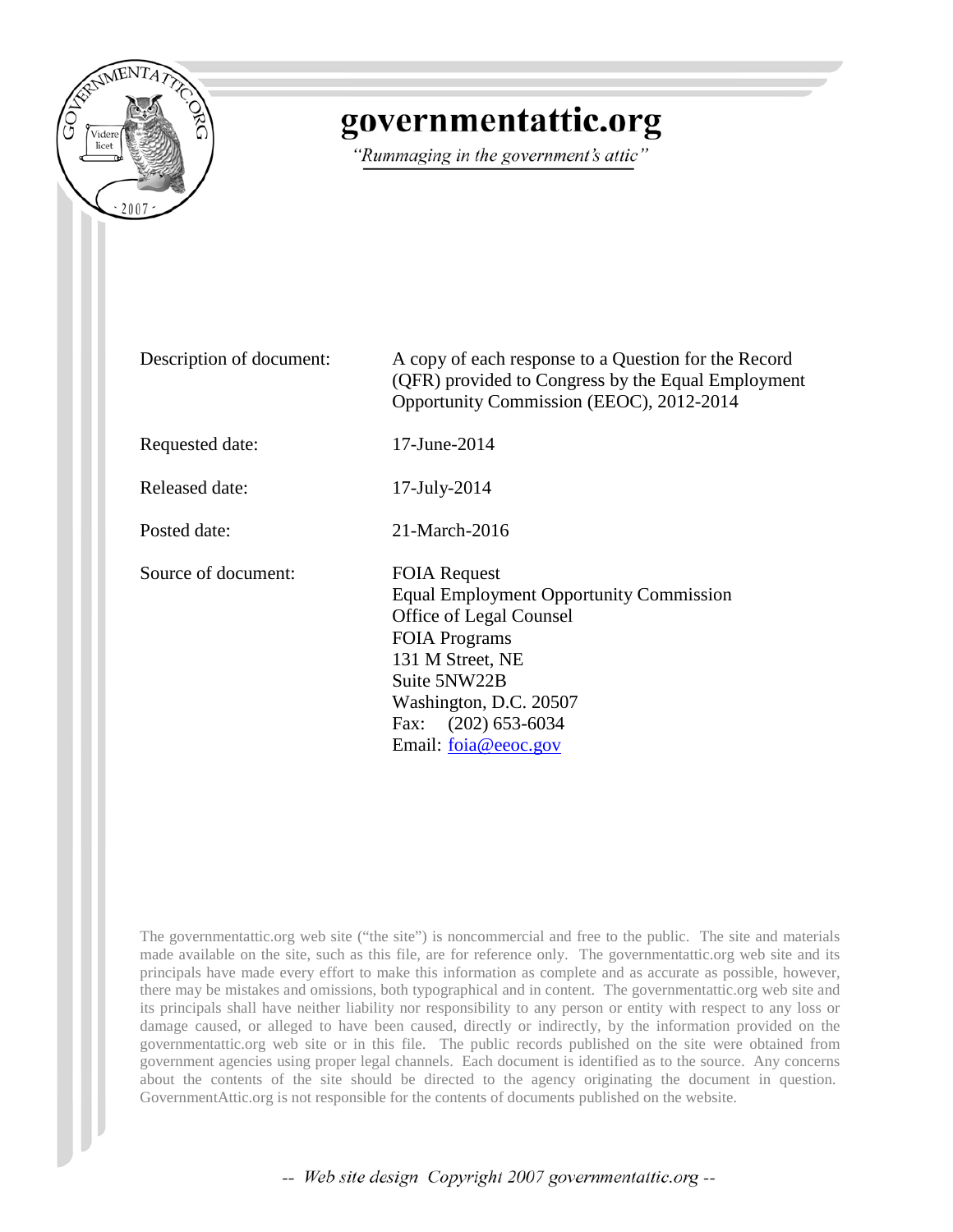

# U.S. Equal Employment Opportunity Commission Office of Legal Counsel

131 M Street NE Washington, DC 20507 (202) 663-4500 (202) 663-7026 TTY (202) 663-4679 FAX

JUL 17 20J4

Re: FOIA No.: 820-2014-202423

Your Freedom of Information Act (FOIA) request, received in this office on June 17, 2014 has been processed. Our search began on June 17, 2014. All agency records in creation as of June 17, 2014 are within the scope of the EEOC's search for responsive records.

You requested a copy of each response to a Question for the Record provided to Congress by the EEOC. Your request is granted for records from January 1, 2012 due to the voluminous amount of records as mentioned in your FOIA request. The requested records have been provided by email in PDF electronic format (29 pages).

We hope this information is helpful to you.

Sincerely,

 $l$   $\sim$ ) in the state of the *in* the state of the *in* in the state of the *in* in the *in* in the *in* in the *in* in the *in* in the *in* in the *in in the in-*

Stephanie D. Garner Assistant Legal Counsel FOIA Programs (202) 663-4634 FOIA@eeoc.gov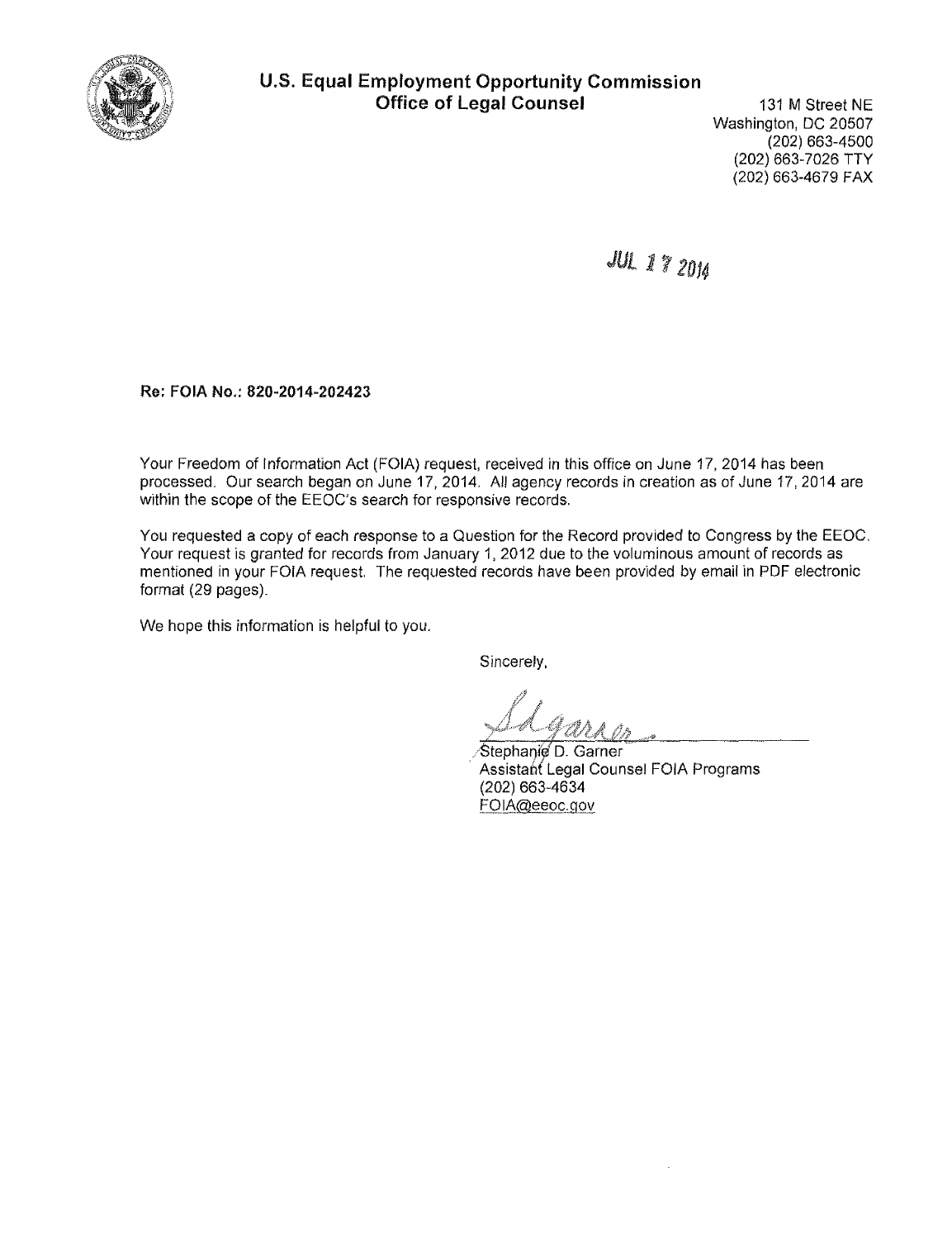## **EEOC Responses to Questions for the Record**

**House Education and the Workforce Committee**

**Subcommittee on Workforce Protections**

**1. What new enforcement guidance is the EEOC considering issuing and can you provide a timetable for issuing any new guidance? Specifically, is the EEOC considering new guidance on reasonable accommodation under the Americans with Disabilities Act? Finally, can you give us your assurance that any future guidance will be provided to the public for comment prior to making it final? If not, why?**

## **Response:**

Members of the Commission have spoken publicly about their interest in issuing revised guidance on reasonable accommodation under the ADA. In particular, the existing guidance does not reflect changes to the definition of "disability" resulting from enactment of the ADA Amendments Act of 2008 (ADAAA). Additionally, a number of legal issues concerning reasonable accommodation have arisen in the more than 10 years since our existing guidance was last revised, and others are likely to arise as the question of whether an individual has a disability within the meaning of the ADA becomes less important as a result of the ADAAA. For example, in June 2011, the Commission held a meeting on the extent of an employer's obligation to provide leave as a reasonable accommodation. [http://www.eeoc.gov/eeoc/meetings/6-22-11/index.cfm.](http://www.eeoc.gov/eeoc/meetings/6-22-11/index.cfm)

Other areas of interest for the Commission, as evidenced by public meetings we have held in the past two years include pregnancy discrimination, [http://www.eeoc.gov/eeoc/meetings/2-15-](http://www.eeoc.gov/eeoc/meetings/2-15-12/index.cfm) [12/index.cfm](http://www.eeoc.gov/eeoc/meetings/2-15-12/index.cfm) , and the application of the ADA to employer-sponsored wellness programs. [http://www.eeoc.gov/eeoc/meetings/5-8-13/index.cfm.](http://www.eeoc.gov/eeoc/meetings/5-8-13/index.cfm) Some Commissioners and a number of stakeholders present at those meetings expressed the hope that the EEOC would issue guidance on these subjects.

However, I cannot say whether the Commission will decide to issue guidance on these or other topics. The specific guidance that the Commission decides to issue, its content, and the time frame within which it is issued are all the product of a deliberative process, and a majority of Commissioners must agree on the outcome.

We value the views and varying perspectives of our stakeholders, and routinely seek input from the public in developing guidance.

**2. On May 8, 2013, the EEOC held a hearing regarding employer wellness programs under the varying requirements of federal non-discrimination laws, the** *Health Insurance Portability and Accountability Act,* **and the** *Patient Protection and Affordable Care Act.* **The health care law codifies and expands the existing rules for workplace wellness programs, and proposes to increase, from 20 to 30 percent, the amount by which health plans can vary their premiums for participation in wellness plans. The health care law also endorses the value of workplace wellness plans by requiring health plans offered through health care exchanges under the law to**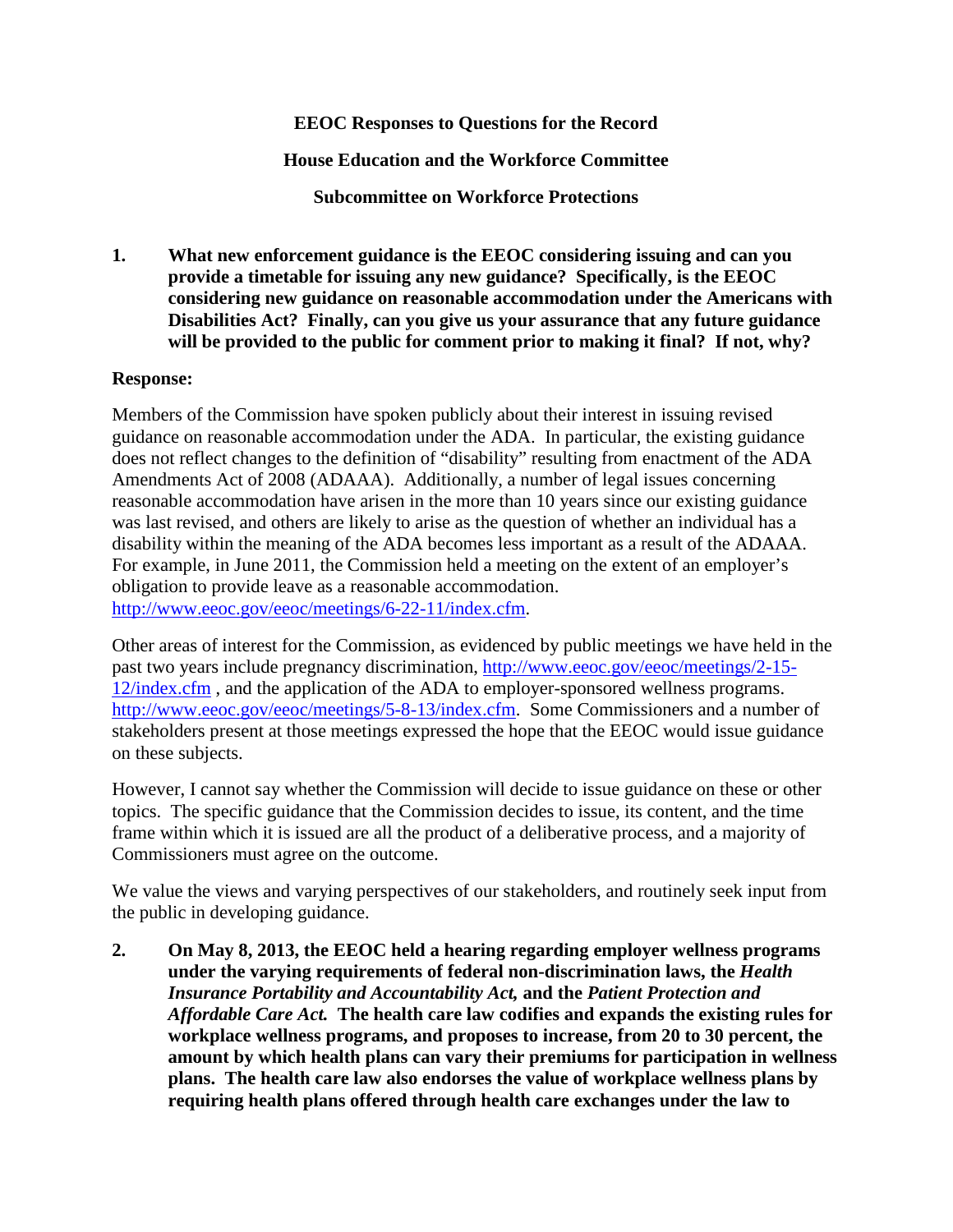**include wellness and chronic disease management as a core benefit. In light of the health care law's treatment of wellness programs and the existing federal regulatory scheme governing their structure, does the EEOC plan to issue guidance on workplace wellness programs? If so, will the EEOC work with the Departments of Labor and Health and Human Services in promulgating this guidance? Will the EEOC allow for a notice and comment period on any wellness guidance they consider?**

#### **Response:**

As noted in response to Question 1, Commissioners and stakeholders present at the May 8, 2013 Commission meeting on the ADA and wellness programs certainly expressed interest in the Commission issuing guidance on this subject. Again, whether guidance is issued and what the content of that guidance will be will need to emerge from the Commission's deliberative process.

In developing any guidance, the Commission will coordinate closely with the Departments of Labor, Health and Human Services, and the Treasury (Internal Revenue Service), all of whom have issued regulations under the Affordable Care Act concerning wellness programs. The Commission has had considerable experience working with these agencies to understand laws that are outside our area expertise, most notably as part of the process of issuing proposed and final regulations to implement Title II of the Genetic Information Nondiscrimination Act. We will also consider input from the public, and already have access to both the written testimony of participants at the Commission meeting as well as comments submitted during the 15 days following the meeting when the meeting record remained open for public comment.

**3. The EEOC, along with other federal agencies, has specifically focused on gender pay discrimination. The EEOC is part of the National Equal Pay Task Force and provided compensation discrimination training to enforcement personnel across agencies. The Office of Federal Contract Compliance Programs (OFCCP) recently rescinded its enforcement guidance on pay discrimination and replaced it with broader investigation procedures, without providing much guidance to help employers determine proactively whether or not they are in compliance. What are the EEOC's current plans with regard to gender pay discrimination guidance and enforcement? How has the EEOC coordinated with other agencies, including OFCCP to ensure employers do not face conflicting or overly-burdensome regulation in this area?**

## **Response:**

The Commission's current Strategic Enforcement Plan (SEP) emphasizes the importance of "a concentrated and coordinated approach" to enforcement that focuses on six priority issues, one of which is gender pay discrimination. EEOC plans to continue its enforcement and outreach to promote compliance. This emphasis on coordination is particularly well-established with respect to gender pay discrimination, because the EEOC and the Department of Labor have two longstanding Memoranda of Understanding about coordinating on training and investigations. Indeed, in 2011 to 2012, the EEOC included OFCCP staff in its nationwide training about gender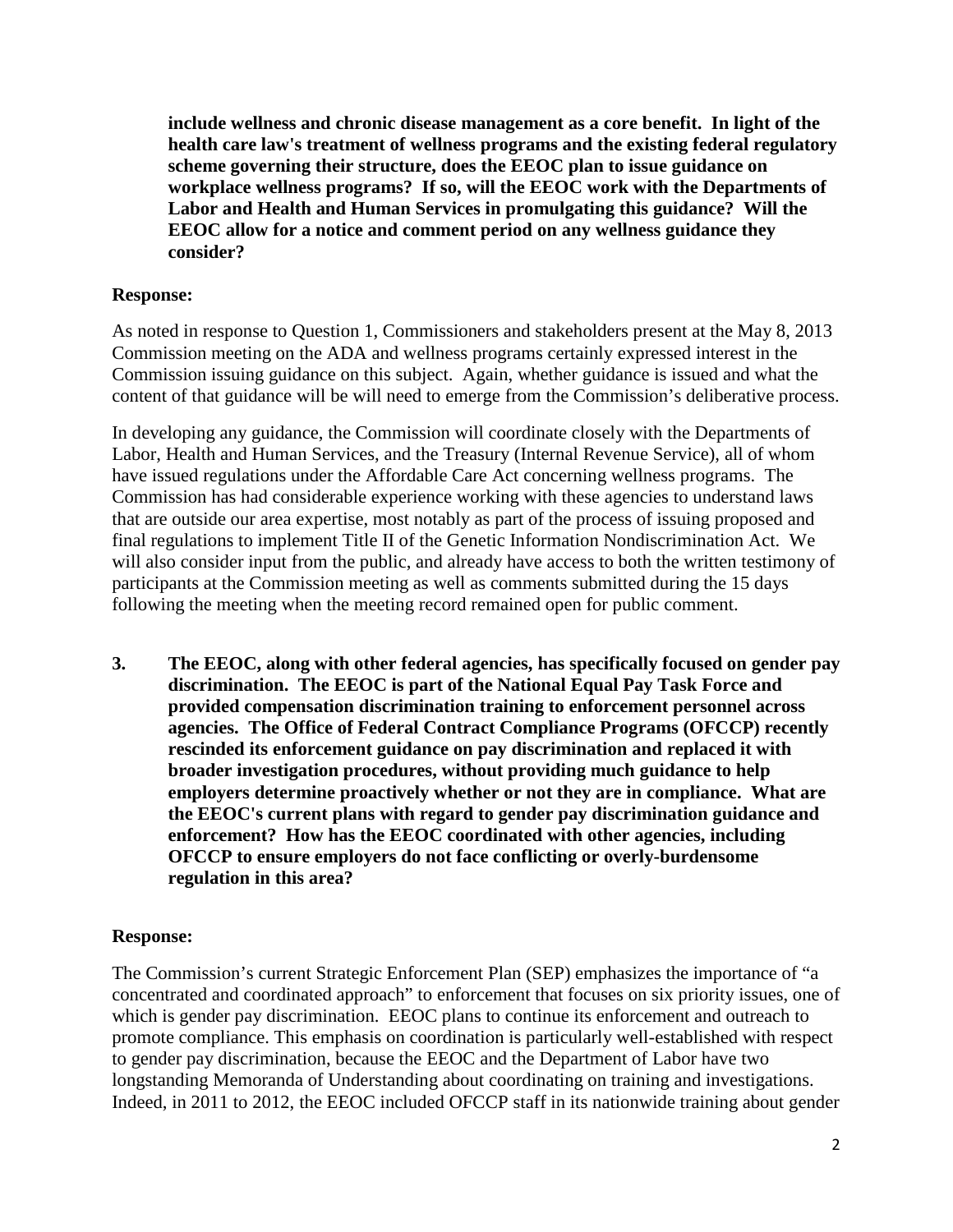pay discrimination, so that staff from both agencies learned the same principles. This training reached approximately 2000 people. The EEOC's Memoranda of Understanding can be found at [http://www.eeoc.gov/laws/mous/index.cfm.](http://www.eeoc.gov/laws/mous/index.cfm)

**4. Several studies show a relationship between a poor credit history and risk of loss to a business, a customer, or a fellow employee. How does the EEOC plan to use empirical, scientific-based evidence in the development of new guidance, specifically credit history guidance?**

## **Response:**

The specific guidance that the Commission decides to issue, its content, and the time frame within which it is issued are all the product of a deliberative process, and a majority of Commissioners must agree on the outcome. Should the Commission decide to issue any guidance regarding employers' consideration of the credit histories of applicants and/or employees, it will consider the public input received from business and employee stakeholders as part of the October 2010 Commission meeting on credit histories, and will also consider relevant research in developing such guidance, as it does whenever it issues any policy or guidance.

**5. Employers conduct credit checks to protect them, their customers, and other employees from financial harm. For example, the Association of Certified Fraud Examiners (ACFE) said in a recent report that the top two red flag warnings exhibited by perpetrators associated with fraud were instances in which the fraudster was living beyond his or her financial means or experiencing financial difficulties. Further, employee theft accounts for nearly \$1 trillion annually. Employers are troubled by the prospect of limits on the use of credit histories for employment. Will the EEOC issue credit guidance? If the EEOC intends to issue credit guidance what is the timing? Will that guidance go through the APA, OMB, or Comptroller General review process? If not, why not?**

## **Response:**

The specific guidance that the Commission decides to issue, its content, and the time frame within which it is issued are all the product of a deliberative process, and a majority of Commissioners must agree on the outcome. Since it has not been determined what form any such guidance would take were it to be issued, which review process might apply has not been determined. However, if and when the Administrative Procedure Act applies, the Commission will, as it has in the past, satisfy the requirements of the APA when issuing regulations.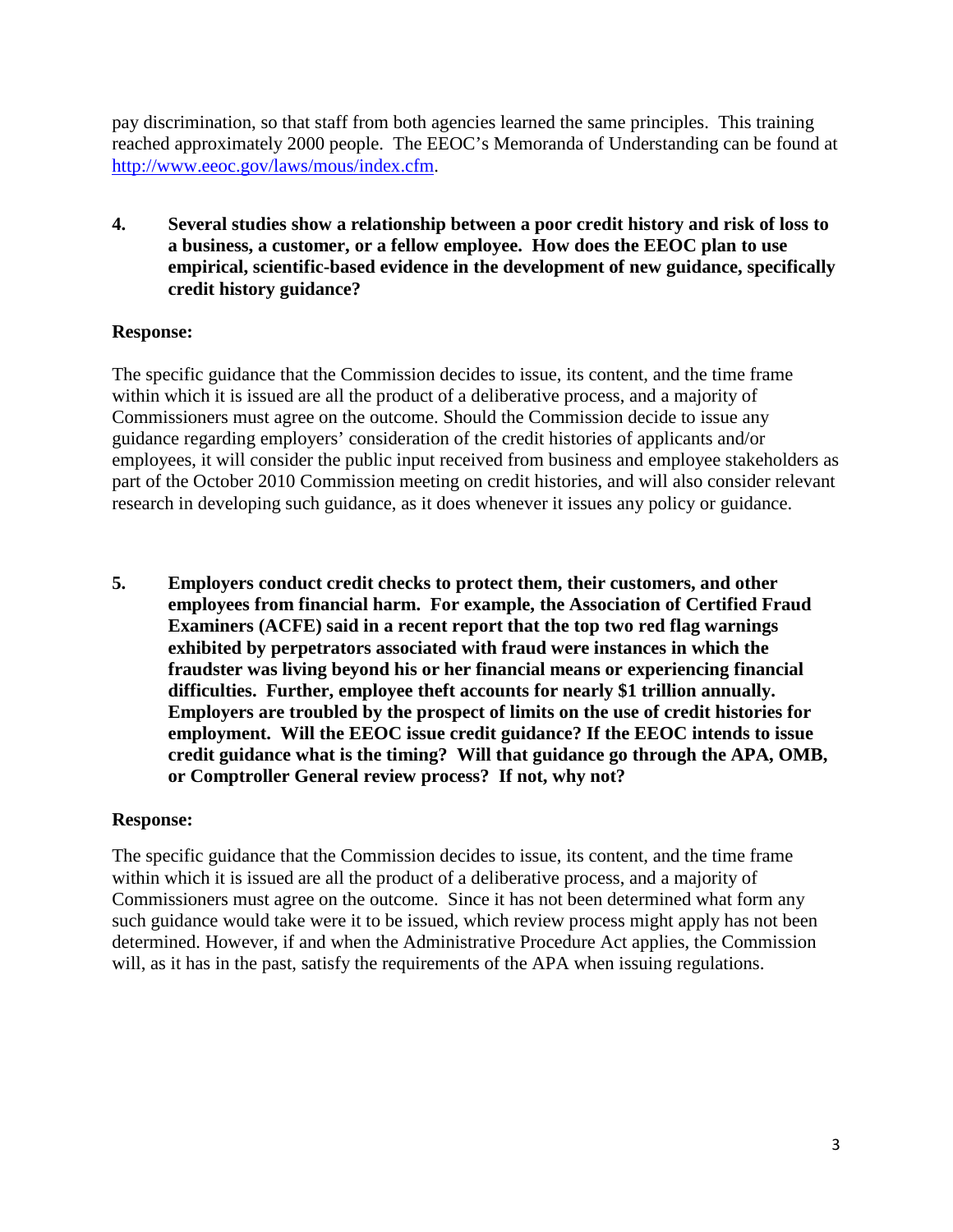**6. Your guidance on criminal background screening is 55 pages long and contains 167 footnotes. It requires complex individualized assessments involving a multitude of amorphous factors. Even sophisticated attorneys may not know how to advise their clients. Please provide the questions you have received regarding this guidance and the responses to those questions provided by the EEOC.** 

## **Response:**

The EEOC recognizes that many of our stakeholders, including small businesses, job applicants, and employees, need information about this Guidance and our laws in general, but do not want (and do not have the time) to read the longer, more legally complex document itself. Consequently, whenever the EEOC issues a substantive sub-regulatory guidance like the April 2012 Arrest and Conviction Guidance, it publishes one or more short, reader-friendly Q&A documents that serve two purposes: (1) to explain the most important points in the longer guidance in a straightforward manner; and (2) to respond directly to some of the most frequently asked questions about the longer document. While the EEOC does not archive all of the questions and comments received around the country, the most frequently-asked questions come to our attention and we strive to be responsive.

For the Arrest and Conviction Guidance, the EEOC issued two plain-language documents. First, the EEOC issued basic "Questions and Answers" shortly after the publication of the Guidance in April 2012. See [http://www.eeoc.gov/laws/guidance/qa\\_arrest\\_conviction.cfm.](http://www.eeoc.gov/laws/guidance/qa_arrest_conviction.cfm) There, the EEOC answered seven basic questions that reflect some of the comments and questions the Commission received after its July 2011 public meeting about arrest and conviction records as a hiring barrier. See [http://www.eeoc.gov/eeoc/meetings/7-26-11/index.cfm.](http://www.eeoc.gov/eeoc/meetings/7-26-11/index.cfm) This Question and Answer document begins by explaining how employment actions based on criminal background checks could become a Title VII issue, a question frequently raised by members of the public. Later, to respond to questions about the Guidance itself, the EEOC published a "What You Should Know" document. Here, the EEOC explained in two sentences how an employer could show that its criminal background check was consistent with Title VII under the Guidance. The EEOC also emphasized that the Guidance does not prevent employers from using criminal background checks to screen applicants and employees in a meaningful way, a point about which public discussion continued. See

[http://www.eeoc.gov/eeoc/newsroom/wysk/arrest\\_conviction\\_records.cfm.](http://www.eeoc.gov/eeoc/newsroom/wysk/arrest_conviction_records.cfm)

## **7. The EEOC and the Federal Trade Commission are working together on FAQs to the EEOC's criminal background check guidance. Will the FAQs address employers' responsibility under the EEOC guidance and the Fair Credit Reporting Act? What is the status of the FAQs?**

## **Response**:

The EEOC and the FTC are working on two brief technical assistance publications with respect to background checks, one for employers and another for individuals. Written in plain language, the publications are designed to explain to employers what their responsibilities are under the equal employment opportunity laws and the Fair Credit Reporting Act with respect to background checks, and to explain to individuals what their rights are. The publications would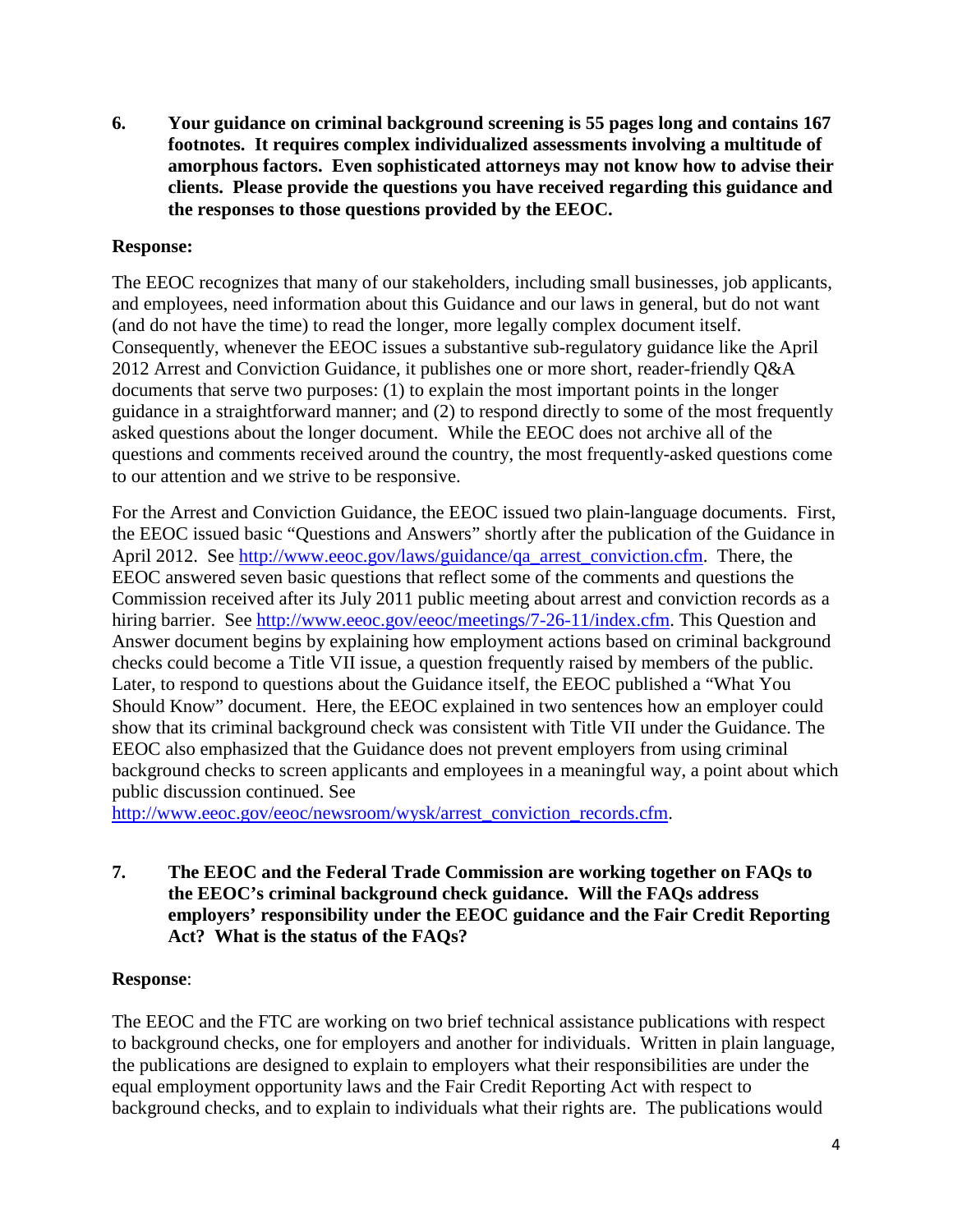not focus only on criminal background checks or set forth any new policy. The agencies are still designing the publications but hope to finalize them in the spring of 2014.

**8. Central to the EEOC's criminal background check guidance is the requirement that employers conduct an "individualized assessment" coupled with a targeted screen. While not mandating such, the guidance states that "although Title VII does not require individualized assessment in all circumstances, the use of a screen that does not include individualized assessment is more likely to violate Title VII." It also states a targeted screen coupled with an opportunity for an individualized assessment is a circumstance in which the EEOC believes employers will consistently meet the "job related and consistent with business necessity" defense. How does the EEOC intend to enforce individualized assessments? By strongly urging employers to conduct "individualized assessments," the guidance imposes a new burden on responsible employers seeking to comply with it and avoid an EEOC investigation. Will enforcement in this area be driven by whether an employer has developed a screen and conducts individualized assessment, and, alternatively, will lack of any screen or individualized assessment be grounds for an EEOC investigation?** 

## **Response:**

Enforcement in this area, like EEOC enforcement in other areas, generally will be driven by charges we receive. When the EEOC receives a charge of employment discrimination, we investigate the claim to gather relevant evidence. We first assess the potential merits of the charge, which includes a careful consideration of the underlying facts. As part of the investigative process, we provide the employer with the opportunity to respond to the allegations. In evaluating charges alleging that someone has been excluded from a job based on an arrest or conviction record, EEOC investigators will apply the legal standards in Title VII as explained more fully in the EEOC's guidance, including the principles favoring targeted screens and an opportunity for an individualized assessment. The outcome of a particular Title VII investigation will turn on the application of these principles to the unique facts of each case. Simply asserting that a screen is "targeted" or that the employer has conducted an individualized assessment will not in itself be determinative. The EEOC investigators will focus on evidence of how the screen or the individualized assessment has been implemented in practice.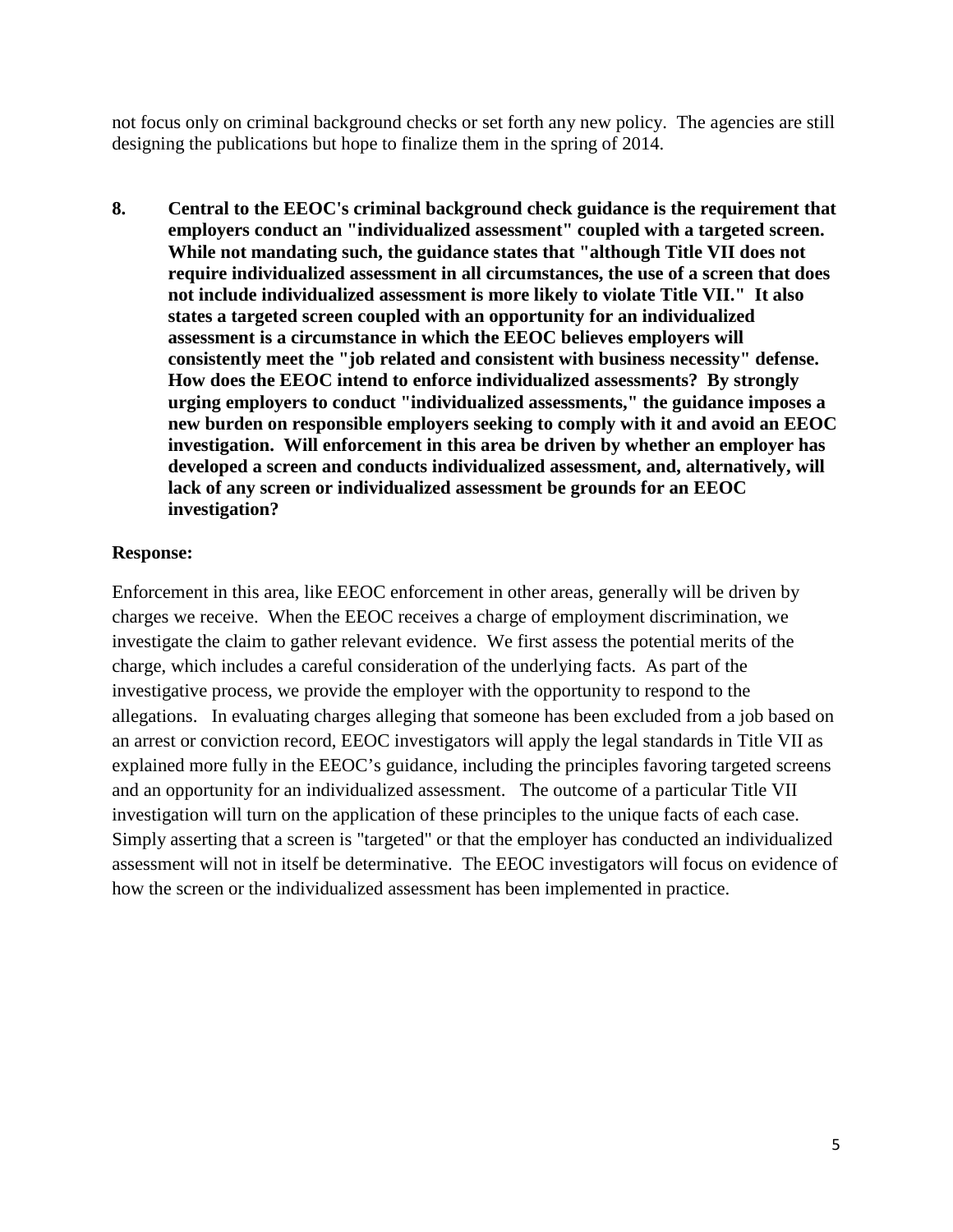**9. Is there a time or point in the hiring process when the EEOC believes it is appropriate to conduct a criminal check? Is it ever appropriate to ask about criminal history on an application? Is it ever appropriate to consider criminal history prior to an interview?**

## **Response:**

EEOC's guidance explains how an employer may appropriately and legally consider the criminal history of an applicant or employee. The guidance is intended to assist job seekers, employees, employers, and many other agency stakeholders. As a "best practice," the Commission recommends in the Guidance that employers avoid asking about criminal history on the job application itself. The policy rationale is that an employer is more likely to objectively assess the relevance of a conviction if it becomes known after the employer is already knowledgeable about the individual's qualifications and experience.

The Guidance also recognizes that "[the employer's c]ompliance with federal laws and/or regulations is a defense to a charge of discrimination." The Guidance notes that "employers are subject to federal statutory and/or regulatory requirements that prohibit individuals with certain criminal records from holding particular positions or engaging in certain occupations." Employers may want to inform applicants early in the hiring process if one of these federal exclusions applies.

**10. Regarding the EEOC's criminal background check guidance, what if an employer finds out an individual lied on his or her employment application regarding their criminal history? If that individual is fired for their lack of honesty about a prior conviction, could the employer still run afoul of the guidance?** 

# **Response:**

Generally applicable and consistently implemented policies against falsifying or misrepresenting information in an application are enforceable. An employer whose practice is to terminate anyone whom it finds out has lied on an employment application may terminate someone who lies in response to a question about his or her criminal background. However, if the employee's prior arrest or conviction, not the fact that he or she lied about it on an application, is the reason that the employer terminated the employee, EEOC will apply the principles in the guidance to evaluate any charge of discrimination that is filed.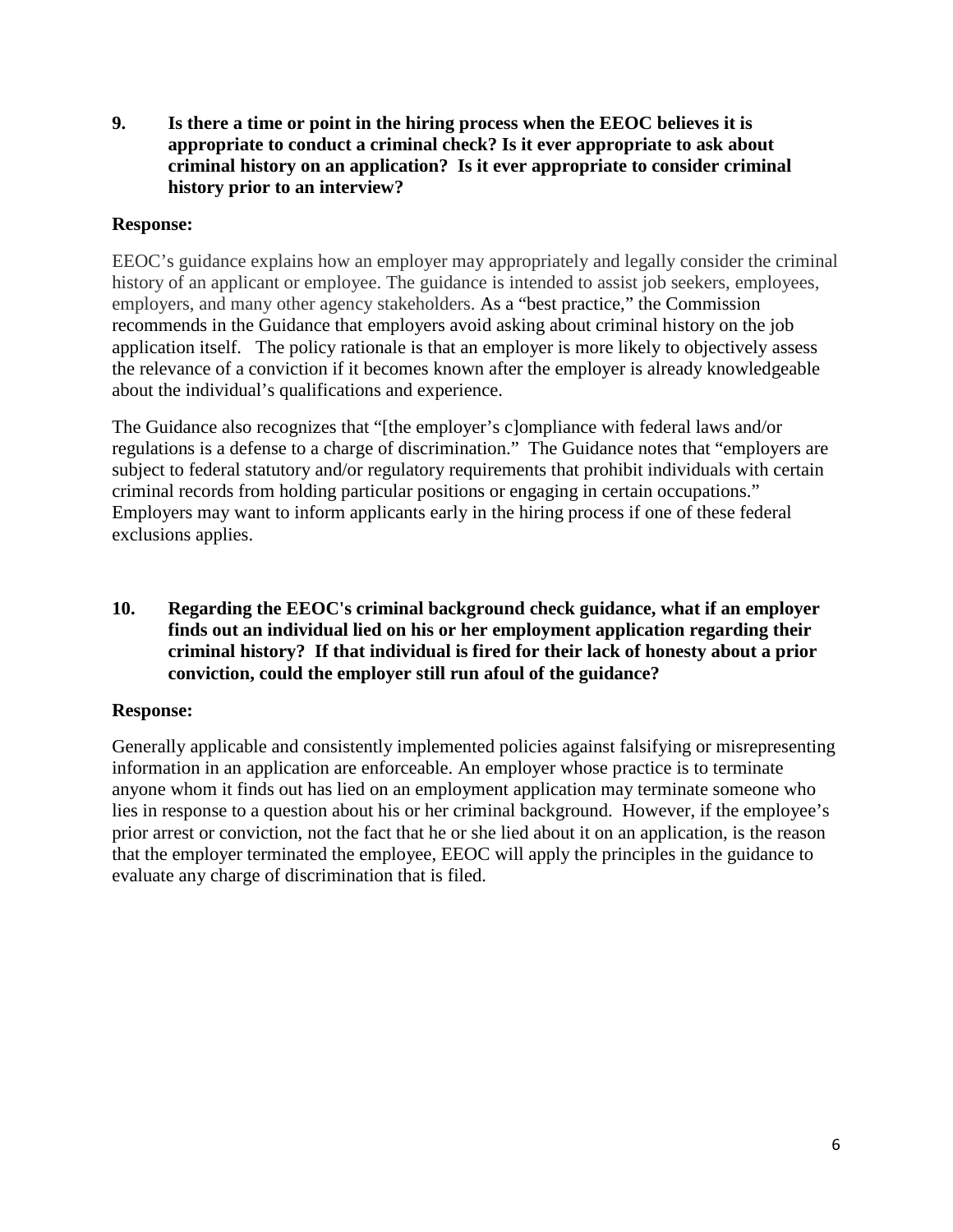**11. The general counsel is required to bring a case before the EEOC for a vote to proceed to litigation in four instances, including those in which the case would likely create public controversy. What types of cases would fall in this "public controversy" category? Given the high level of interest on the criminal history background checks guidance, and its controversy thus far, do you expect the general counsel to bring such cases before the commission for a vote to proceed prior to litigation?**

## **Response:**

The Commission does not maintain a list of types of cases that may generate public controversy because what is considered controversial necessarily changes over time. In deciding whether litigation of a particular case is likely to generate public controversy, the General Counsel considers various factors, including whether the litigation of similar cases in the past generated public controversy or adverse publicity, whether any issue in the litigation has been the subject of discussion in the Congress, and whether any issue in the case has been the subject of significant debate in the media. The Commission recognizes that, as things currently stand, cases challenging an employer's use of criminal history as an exclusionary criterion are likely to generate public controversy. The General Counsel accordingly has presented all such cases to the full Commission for a vote, and will continue to do so for the foreseeable future.

**12. Should the EEOC decide to pursue litigation that considers partners as "employees," would you expect the commissioners to vote on whether to commence any such litigation? For example, do you believe the litigation would have a high likelihood for public controversy? Would it involve a major expenditure of resources? Would it present issues in a developing area of law?**

## **Response:**

A case in which the applicable legal standards are settled law, such as whether partners were covered as employees, would generally not be submitted to the Commission. The Supreme Court set out the factors to be considered in making such a determination ten years ago, and the Commission has litigated the issue in the context of law firms without generating public controversy. The decision whether any such case involves a developing area of the law, a major expenditure of resources, or is likely to generate public controversy is decided on a case-by-case basis.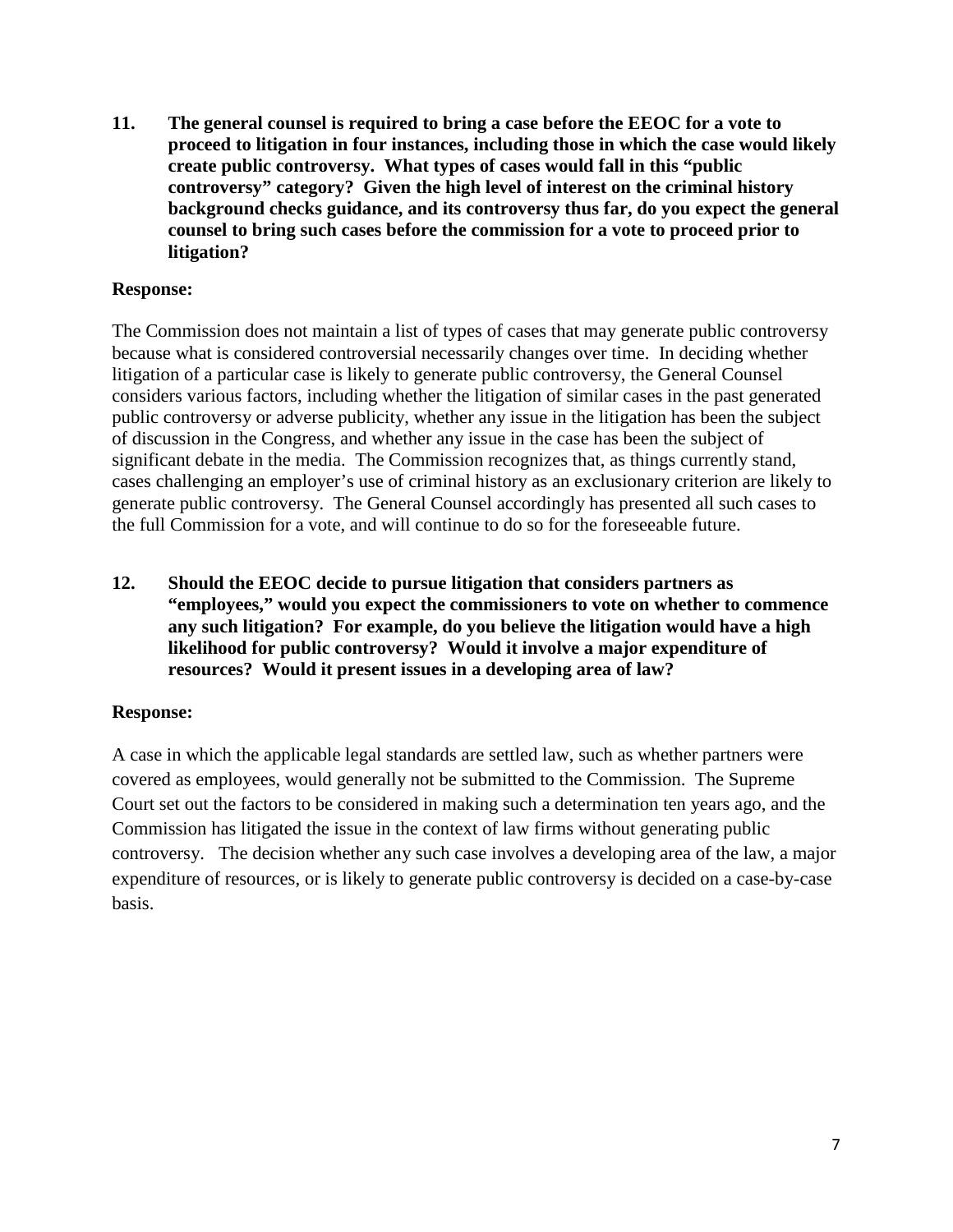**13. In 2012, 122 lawsuits were filed in the name of the EEOC, but only three of those were submitted for the commission's consideration. Do you feel this is an appropriate proportion? Were fewer than 3 percent of the lawsuits brought in the commission's name last year appropriate for submission to the commission?**

# **Response:**

Prior to the Commission's adoption of a Strategic Enforcement Plan in December 2012, there was no number or proportion of cases which were to be submitted to the full Commission. One of the primary purposes of the Commission's delegation of litigation authority to the General Counsel in the 1995 National Enforcement Plan (NEP) was to drastically reduce the number of litigation recommendations submitted to the Commission to free up the Commissioners to focus on larger policy issues. Delegation of authority to the General Counsel to approve litigation is especially appropriate for EEOC since EEOC has a presidentially appointed and Senate confirmed General Counsel whom Congress made responsible for the conduct of litigation on behalf of the Commission. The Commission carefully reviewed the delegation under the NEP and reaffirmed delegation under the Strategic Enforcement Plan in December 2012 with the addition that one litigation recommendation from each District Office be submitted to the Commission each fiscal year, including litigation recommendations which otherwise meet the criteria for Commission approval.

**14. Courts have recently found several cases brought by the EEOC to be meritless. For example, the EEOC was ordered to pay the defendants' costs and attorneys' fees in the** *Peoplemark* **and** *CRST Van Expedited* **cases. Did the commissioners approve the commencement of litigation in those cases and if not, why not? Given that the EEOC as a whole is ultimately accountable for outcomes in litigation, do you agree the commissioners should play a greater role in approving cases that proceed to litigation?**

## **Response:**

The Commission approved litigation in the *Peoplemark* case in September 2008. *CRST* was approved for litigation by the General Counsel in September 2007. While both of these cases were filed during the prior administration, it is clear that *CRST* was not a Commission-level case when the case was authorized for litigation.

The EEOC appealed the district court's award of attorney's fees in Peoplemark. The case has been briefed and argued and is currently awaiting decision by the United States Court of Appeals for the Sixth Circuit. The EEOC argued on appeal that Peoplemark is not entitled to attorney's fees because it failed to show that the EEOC's suit, at any time during the litigation, was frivolous, unreasonable, or without foundation – the standard the United States Supreme Court has established for awarding fees to a defendant in a Title VII action.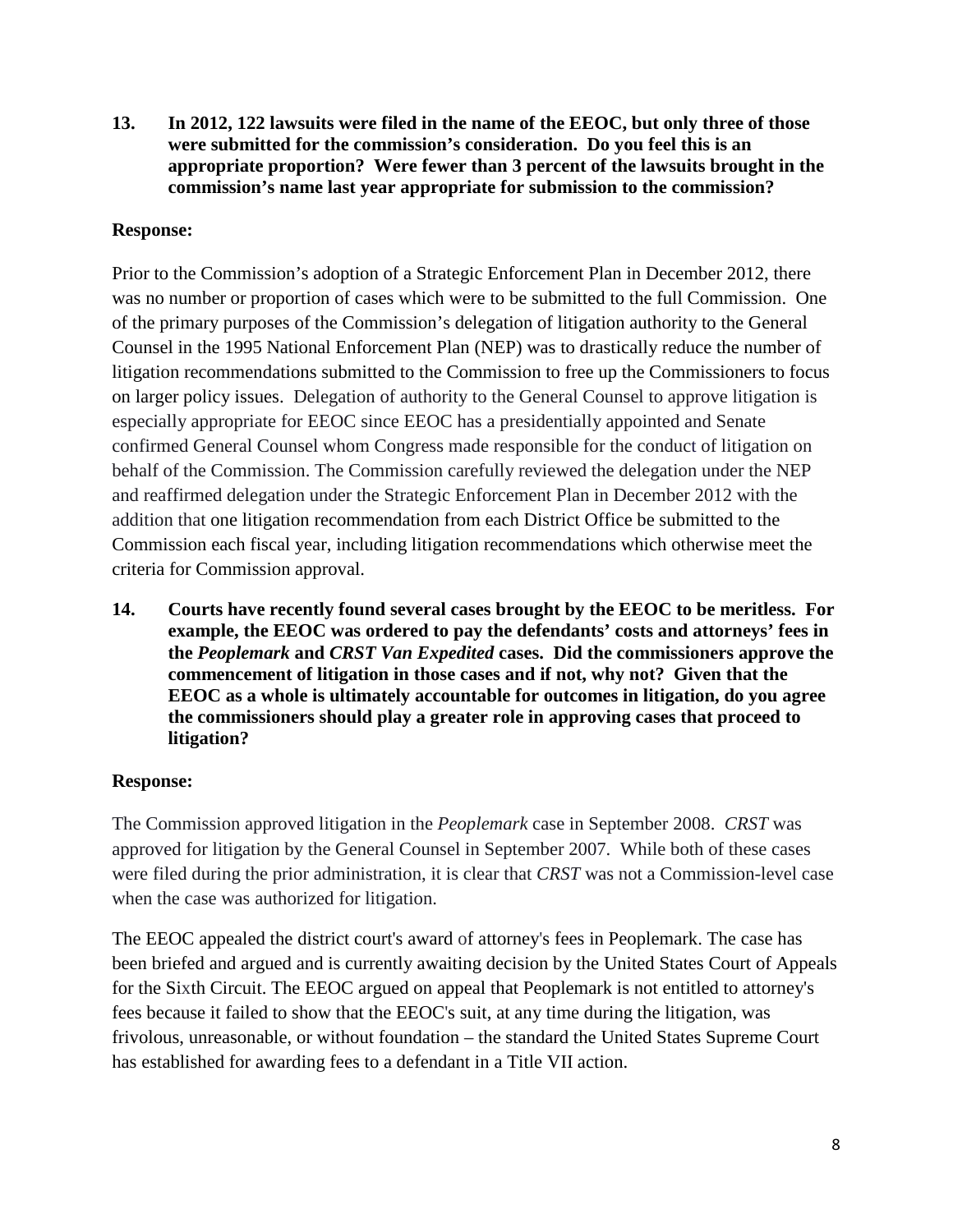The EEOC appealed *CRST* to the 8<sup>th</sup> Circuit and although a divided panel upheld much of the lower court decision, it revived two individual claims and thus set aside the fees as the defendant was not a prevailing party. The CRST ruling held that the Agency must, at least in non-patternor-practice class cases, identify and conciliate for each claimant in the administrative process before filing suit on their behalf. This ruling departed from prior settled law and practice and was thus unforeseen at the time the case was filed. The EEOC later dismissed one claim and settled the one remaining claimant case this year. On remand, CRST filed a new petition for fees, which the district court granted, awarding \$4.7 million in attorney's fees, expenses, and costs. EEOC anticipates that it will appeal the fees order.

*Peoplemark, CRST* and the few other losses we have suffered over the past few years are but a small part of the EEOC's highly successful litigation program. For example in 2012, we resolved 253 merits lawsuits for a total of \$44,205,586 in monetary relief. Our success rate in litigation has been more than 90 percent for the past 5 years at least. This year we conducted **10** trials and won **8** of them, all of the victories involving cases filed pursuant to the Commission's delegated authority.

As noted above, the Commission has carefully reviewed the delegation of litigation authority to the General Counsel and reaffirmed that delegation under the Strategic Enforcement Plan in December 2012 with the addition that one litigation recommendation from each District Office be submitted to the Commission each fiscal year.

**15. The commission has delegated authority to district directors to negotiate settlements and conciliation agreements, and to make reasonable cause determinations in a wide range of circumstances. How does the commission exercise oversight of that delegation and what limits are imposed on the discretion of the district directors?**

## **Response:**

The EEOC has received nearly 100,000 charges each year for the last three years. Agency staff, including District Directors, is responsible for investigating and resolving charges. Delegation to the District Directors is critical to an efficient charge resolution system, as without it, the inventory of charges would increase dramatically.

There is no express limitation on the exercise of delegated authority by District Directors, but they are guided in their exercise of delegated authority by the agency's Strategic Plan and Strategic Enforcement Plan (both were Commission-approved). The Chair is responsible for overall management of agency operations and personnel; various intermediate personnel directly supervise agency staff. The Director of the Office of Field Programs (OFP) is responsible for day-to-day supervision and oversight of the work of the District Directors. Among his regular interactions with the Chair and members of the Commission, the Director of OFP briefs the Commission quarterly on the administrative enforcement program of the agency (which includes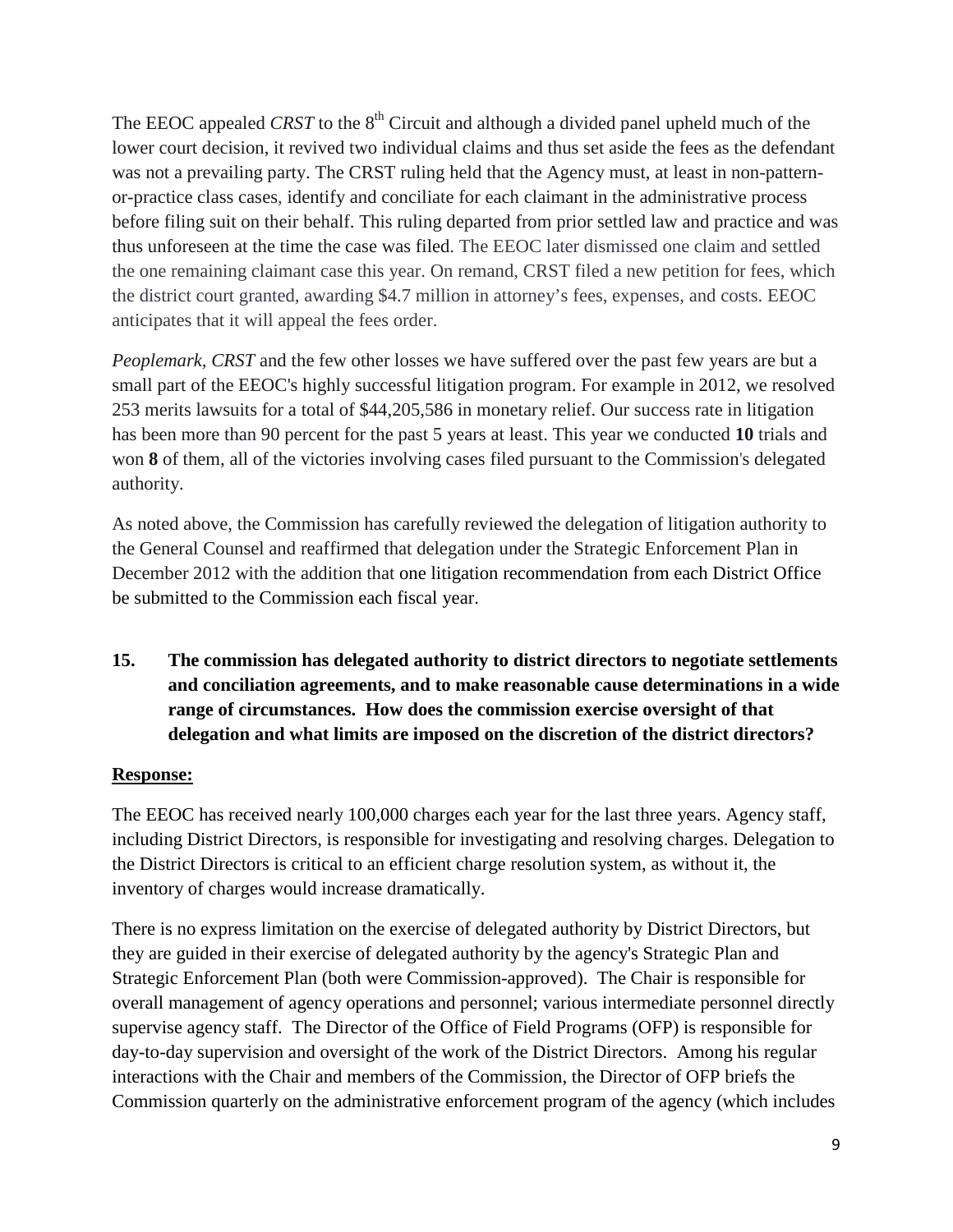investigation and resolution of private sector charges through mediation or conciliation), as provided in the Strategic Enforcement Plan. As members of the Senior Executive Service, District Directors' performance is evaluated at least annually by the Director of the Office of Field Programs, and reviewed by a group of Senior Executives from within and outside the EEOC who are appointed by the Chair in accordance with Office of Personnel Management guidelines.

In addition, as part of the agency's Strategic Plan, a Quality Control Plan (QCP) is being developed that establishes specific criteria for evaluating the quality of EEOC investigations and conciliations and provides for an expanded review system to conduct assessments of investigations and conciliations in each district.

**16. President Obama has commented on the importance of transparency in government. The EEOC's commissioner charges generally result in broad-based systemic investigations of an employer's business practices and can be based on a commissioner reading a newspaper article about a company or a company's hiring statistics. Is the EEOC required to explain or articulate any basis for the charge or what led to the charge before the employer is subjected to a broad-based systemic investigation by the EEOC? Do you believe the approach is consistent with the importance of transparency in government and due process in our legal system?**

#### **Response:**

The EEOC uses Commissioner charges under Title VII of the Civil Rights Act and the Americans with Disabilities Act when there is reason to believe discrimination has occurred. Congress authorized the use of Commissioner charges when it enacted Title VII in 1964 and they have been used for decades for investigations of varying scope, from individual to class-based. In 1972, Congress broadened the Commissioner charge authority, removing a requirement that there be "reasonable cause" to investigate. In 1984, the Supreme Court upheld the authority of the Commission to issue and investigate Commissioner charges, under the same standards applicable to charges filed by members of the public, to determine whether the law has been violated. *Equal Employment Opportunity Commission v. Shell Oil Company*, 466 U.S. 54 (1984). The Supreme Court stated that this authority was essential to achieving the purposes of Title VII. *Id.* at 77.

Investigations initiated through these mechanisms are consistent with requirements of transparency in government and due process. As required by statute, the EEOC advises the employer of the alleged discrimination in the Commissioner charge, and explains its findings at various stages in the process, including in the predetermination interview, Letter of Determination, and conciliation. The employer is given opportunities to resolve the findings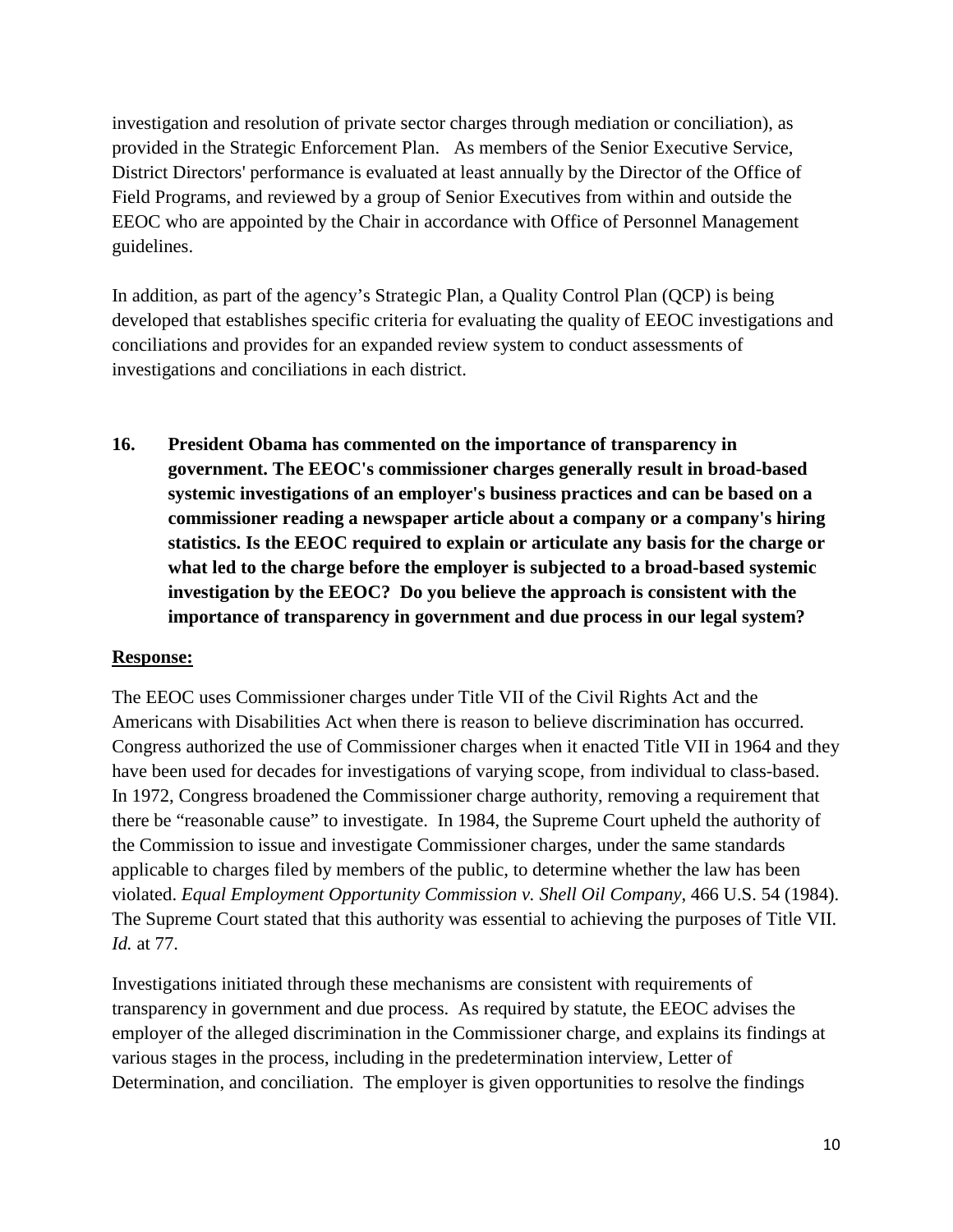voluntarily through conciliation, and the employer is not bound by the EEOC's findings in the administrative process but has the right to a trial de novo in court.

While the employer is apprised of the alleged discrimination, the statute limits the bounds of transparency. Title VII explicitly prohibits the agency and its staff from making "public in any manner whatever information" the Commission may obtain in an investigation, including the existence of an investigation. 42 U.S.C. § 2000e-8(e).

# **17. Why has the EEOC focused on conducting directed investigations, as opposed to investigations initiated in response to a complaint? How does the EEOC decide whether to spend resources on directed investigations in light of the substantial backlog of complaints? Response:**

The EEOC devotes the vast majority of its resources to investigations initiated in response to charges filed by members of the public. In contrast, directed investigations comprise a small portion of the Commission's resources. For example, in FY 2012, almost 100,000 charges were filed with EEOC, and over 111,000 were resolved. In contrast, the agency initiated only 24 directed investigations in FY 2012.

The authority for directed investigations is found in the Age Discrimination in Employment Act (ADEA), 29 U.S.C.  $\S$  626(a) and (b), and the Equal Pay Act (EPA), 29 U.S.C.  $\S$  206(d), both of which give the EEOC the authority to investigate under sections 9, 11 and 17 of the Fair Labor Standards Act of 1938 (FLSA), 29 U.S.C. §§ 209, 211 and 217. The term "directed investigation" is not a statutory term but is used by the EEOC to refer to investigations initiated by the agency under these provisions, which authorize the EEOC to investigate without an existing charge of discrimination filed by a member of the public. The ADEA language grants the EEOC the power to make investigations when "necessary or appropriate for the administration" of the ADEA, 29 U.S.C. § 626(a). Section 11 of the FLSA gives the EEOC the authority to "investigate such facts, conditions, practices, or matters as [it] may deem necessary or appropriate to determine whether any person has violated any provision of this chapter or which may aid in the enforcement of the provisions of this chapter . . . ." 29 U.S.C. § 211(a).

The EEOC exercises its statutory authority to initiate directed investigations and Commissioner charges to maximize the effectiveness of its law enforcement efforts when the agency has reason to believe that discrimination has occurred, even though an individual member of the public may not have come forward to file a charge. Congress authorized Commissioner charges and directed investigations in order to provide the EEOC with a mechanism to address possible discriminatory acts that otherwise might go unaddressed.

The EEOC uses these tools to investigate situations where individuals may for various reasons be unwilling or unable to file charges, for example when the employee fears retaliation should he or she file a charge. Other cases may be initiated on behalf of victims who are in underserved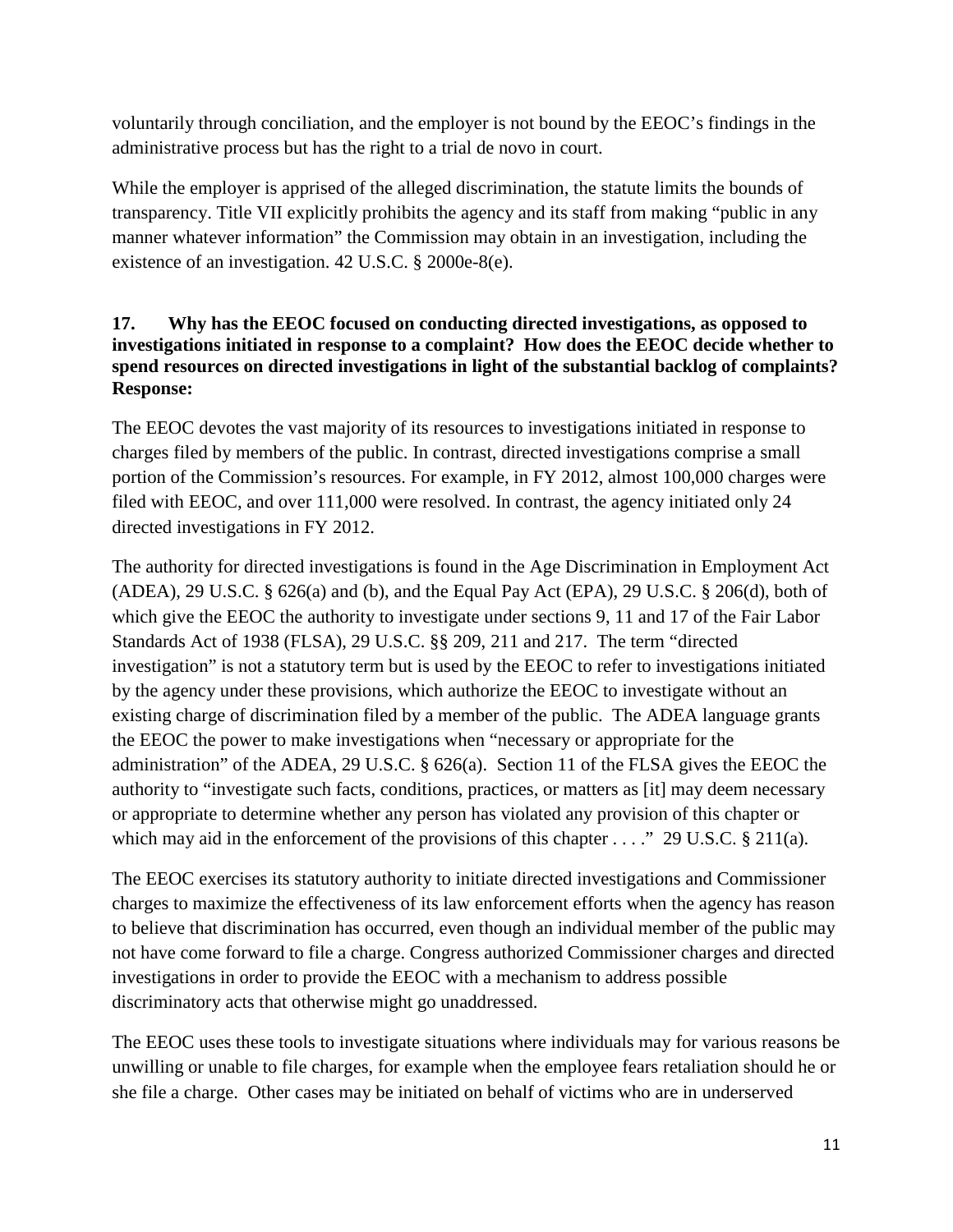communities, have been totally excluded from the workplace, or are unaware of discriminatory hiring or job referral barriers, such as racial, gender or age preferences covertly used by employment agencies at the behest of an employer. Commissioner charges and directed investigations are methods of seeking relief for these victims of discrimination.

In 2006, the Commission unanimously voted to reaffirm the importance of Commissioner charges and directed investigations as a central component of the EEOC's systemic program. In adopting the recommendations of its Systemic Task Force, led by Vice Chair Leslie Silverman, the Commission approved a series of measures to strengthen the agency's efforts to address pattern or practice, policy and/or class cases where the alleged discrimination has a broad impact on an industry, profession, company, or geographic location. The Task Force found that Commissioner charges and directed investigations "are important tools in the effort to combat systemic discrimination, as many victims of discrimination do not come to EEOC because they fear retaliation, do not know about their rights, or are unaware of the discrimination (particularly where the issue is hiring)."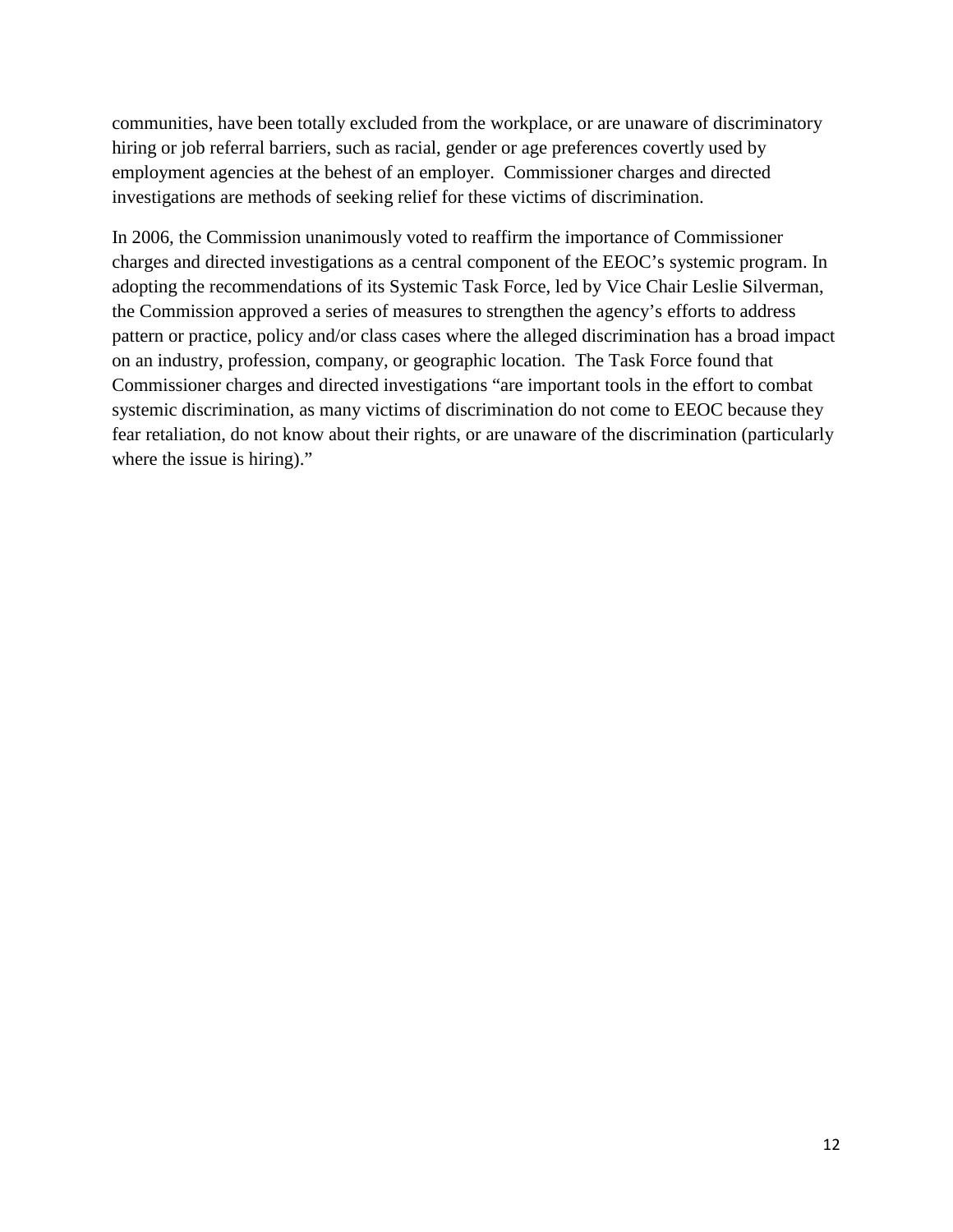**18. In many cases, the EEOC engages in a "conciliation" or settlement process, regularly demanding the statutory maximum in terms of a monetary settlement offer and insisting on sweeping changes to the employer's human resource operations. Frequently, the settlement demands have no relationship to the historical jury verdicts in the region, and generally do not take the employer's defenses into consideration. What steps are you taking to ensure the EEOC is engaging in effective, good-faith conciliation prior to litigation?** 

## **Response:**

Conciliation is the statutorily required process by which the EEOC attempts to resolve discrimination through "informal means of conference, conciliation, and persuasion." 42 U.S.C. § 2000e-5. The purpose of conciliation is to remedy the violation, as required by statute. If a particular policy or practice was found to be discriminatory, the EEOC would seek to have the employer change its practices to end the discrimination and to prevent further discrimination from occurring. Conciliation occurs only after the investigation of a charge has been completed, and the EEOC has reached a determination that the evidence establishes that there is "reasonable cause" to believe that discrimination occurred.

The percentage of successful conciliations has been increasing during the Chair's tenure. Successful conciliation rates: FY 2010 - 27 percent; FY 2011 - 31 percent; FY 2012 - 38 percent; FY 2013 (midyear) - 40 percent. Specific data is reflected below

|                    | Cause              |                                 |       |
|--------------------|--------------------|---------------------------------|-------|
| <b>Fiscal Year</b> | <b>Resolutions</b> | <b>Conciliations Percentage</b> |       |
| FY 2010            | 4,981              | 1,348                           | 27.1% |
| FY 2011            | 4,325              | 1,351                           | 31.2% |
| FY 2012            | 4,207              | 1,591                           | 37.8% |

One of the steps the Commission is taking to insure effective, good-faith conciliations is the development of a Quality Control Plan that establishes criteria for evaluating the quality of investigations and conciliations. The proposed Quality Control Plan was developed by a staff work group with extensive public and internal input. It is currently under consideration by the Commission.

Further, the Commission disagrees with the notion that it fails to consider employer defenses or insists upon excessive monetary demands in conciliation. The Commission is responsible for furthering the public interest in remedying discriminatory conduct and that is our primary consideration in framing our relief demands.

EEOC has consistently taken steps to ensure effective and fair conciliations. The Office of the General Counsel and the Office of Field Programs routinely train employees on conciliations and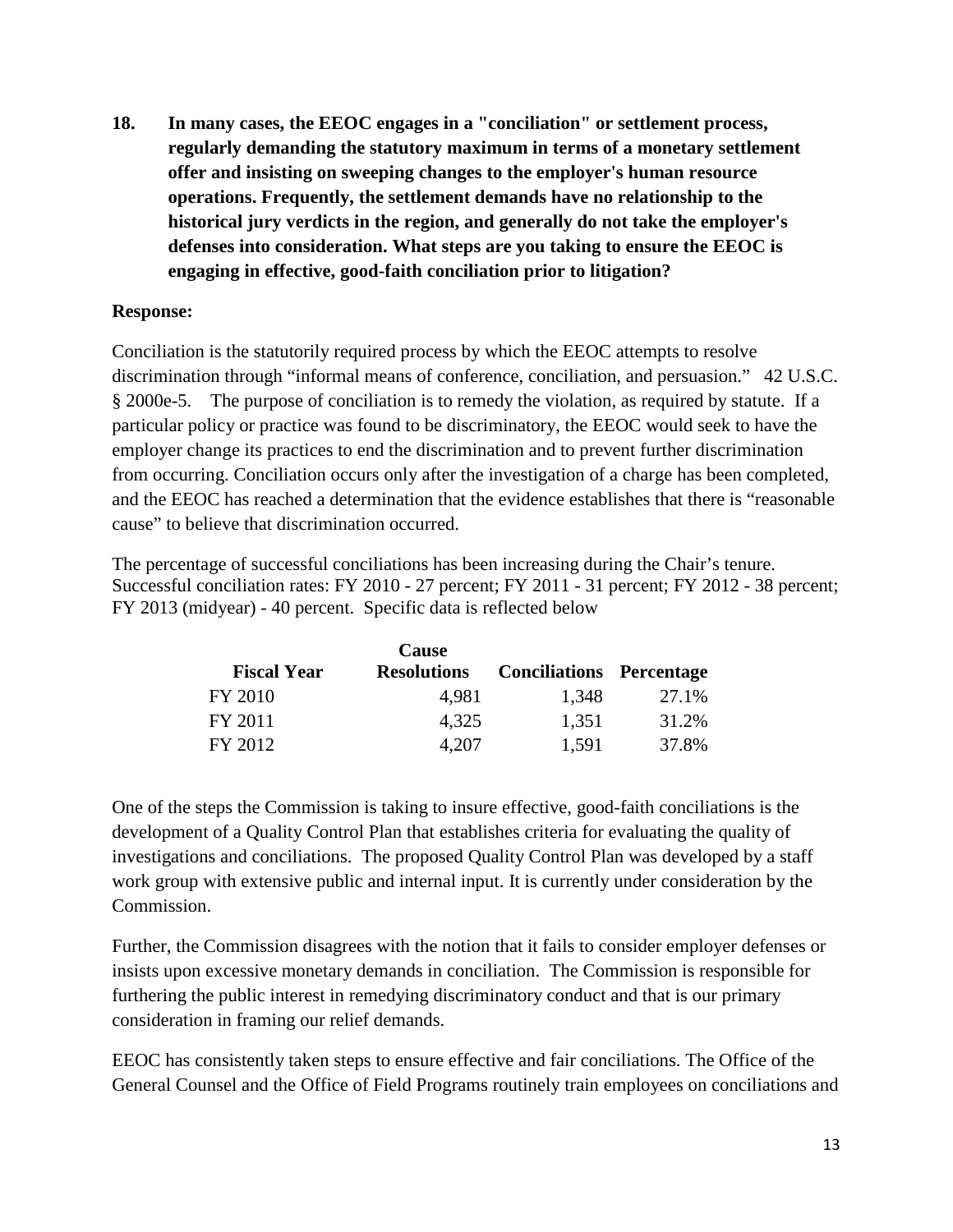issued field guidance on issues raised by recent case law concerning the Agency's conciliation obligations. As part of the litigation review, the Office of the General Counsel and the Commission, as appropriate, review the conciliation history of each case prior to authorizing litigation. If conciliation is insufficient legally or otherwise, the case is returned to the local office to conduct further conciliations or is disapproved for litigation.

**19. For years, the EEOC has litigated challenges to proper conciliation with varying degrees of success. Currently, the EEOC is taking two completely new litigation positions: (1) courts have no authority to review the EEOC's conciliation efforts; and (2) no information about conciliation can be put before a court unless the EEOC consents. These positions make the EEOC accountable to no party or court for its conciliation efforts. After almost 40 years of litigating the issue of conciliation, why is the EEOC now attempting to take that issue off the table? Please provide any and all documentation regarding this EEOC position.** 

## **Response:**

With regard to judicial review of the Commission's efforts to obtain a conciliation agreement, the Commission recently has addressed the issue in several judicial districts where there are no controlling appellate decisions on whether Title VII authorizes judicial review of EEOC conciliations. The Commission has relied upon the plain language of Title VII, which allows the Commission to declare conciliation unsuccessful if it has been "unable to secure from the respondent a conciliation agreement acceptable to the Commission." The Commission has argued in its cases that this language evidences an intent to commit conciliation, which the statute describes as an "informal" method of achieving an agreement, to the discretion of the Commission and to make it non-reviewable by a court.  $42 \text{ USC} \text{ } \text{\&} 2000e-5(f)(1)$ . Similarly, the plain language of 42 USC § 2000e-5(b) states that nothing said or done in conciliation may be made public or used as evidence in a subsequent proceeding without the consent of the persons concerned. The Commission has argued that this statutory provision reflects congressional intent to keep the negotiations of the conciliation process, like those in any settlement process, generally confidential and unrestrained by the concern of subsequent judicial scrutiny.

Significantly, some appellate courts have recognized that other parts of the EEOC's administrative process – namely its investigation and reasonable cause determination – are judicially unreviewable. *See, e.g. EEOC v. Caterpillar*, 409 F.3d 831 ( $7<sup>th</sup>$  Cir. 2005).

The EEOC recognizes that it has a duty to attempt to conciliate before bringing a civil action and, moreover, it has an enormous incentive to conciliate effectively. Over the last five years, the EEOC has attempted conciliation in 4,000 to 6,000 cases a year. As stated in response to Question 18, many matters are successfully conciliated by the Commission each year, but when conciliation fails, the EEOC is able to pursue litigation in only a small fraction of those cases.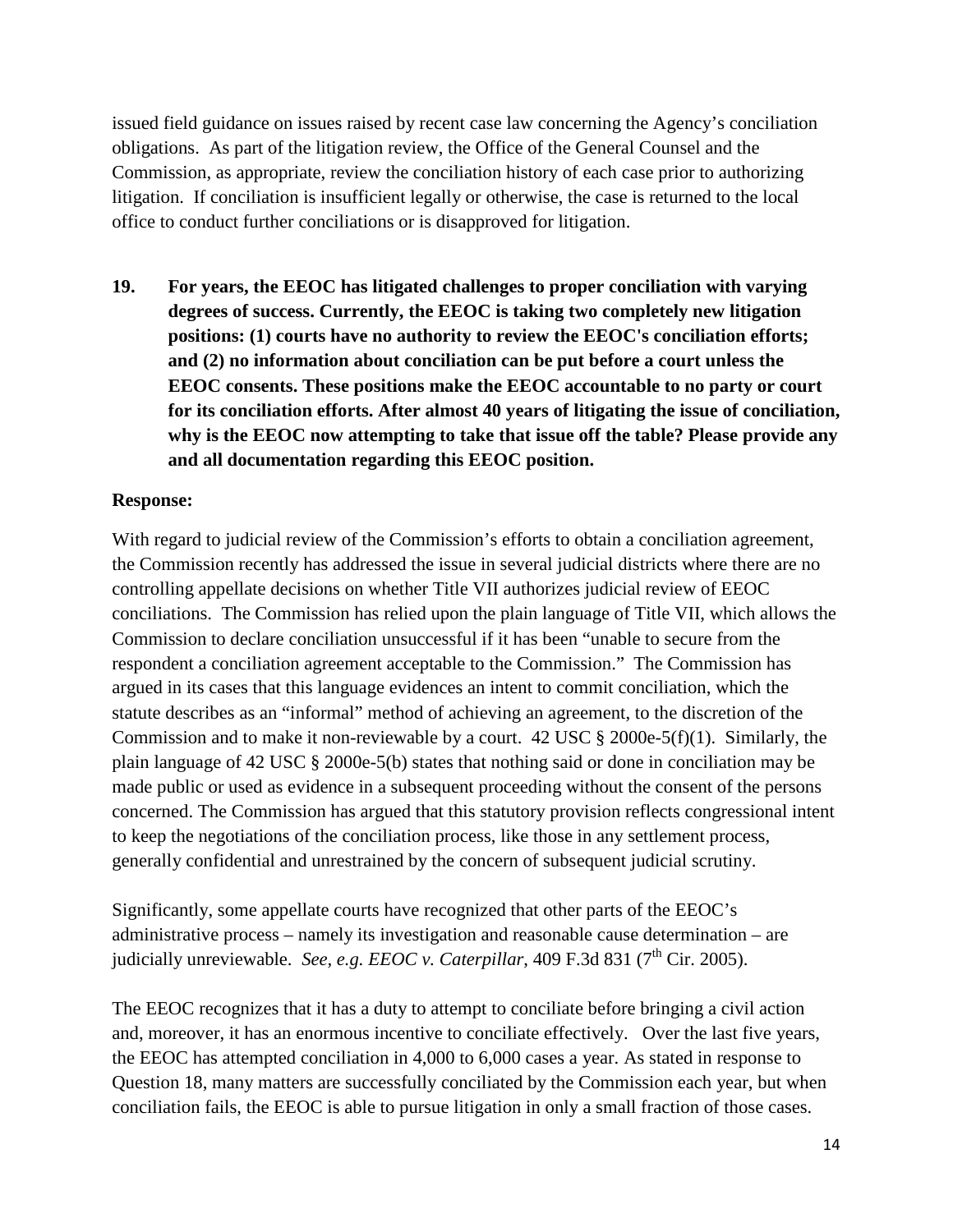**20. Why do certain EEOC regional directors refuse to share information about what the EEOC learned during its investigation during the conciliation process even though they ultimately must do so in litigation if conciliation fails? Wouldn't sharing relevant information with the target of the investigation help resolve more cases and accomplish the goal of compliance with Title VII?** 

#### **Response:**

There are multiple opportunities to provide and receive information concerning a pending investigation. An investigation typically begins when an individual files a charge of employment discrimination alleging that the employer discriminated against him/her because of a basis prohibited by the statutes EEOC enforces. In EEOC's 53 field offices, our staff sends a copy of the charge to the employer and then investigates the allegations contained in the charge, collecting documentary evidence and in some cases interviewing witnesses. The employer has an opportunity to submit a position statement in response to a charge and information may be shared with the employer at various points during the investigation if doing so facilitates the investigation. As the investigation ends, the EEOC investigator holds a Pre-Determination Interview (PDI) with the employer, in most cases, by phone. During the PDI, the investigator reviews with the employer or the employer's representative the evidence collected and also asks the employer whether it wishes to submit any additional evidence which might be relevant to EEOC's analysis of the evidence. If EEOC concludes based on the evidence that there is "reasonable cause to believe discrimination has occurred," the agency issues a Letter of Determination, which details the legal and factual bases for the "reasonable cause" finding.

During the conciliation process, which begins only after a Letter of Determination has been issued, the charging party, the employer and EEOC discuss how the matter might be resolved. Conciliation focuses on two issues: (1) how the charging party can be made "whole," i.e., what relief is necessary to place the charging party as near as possible in the situation he or she would have been if the discrimination had not occurred, and (2) what steps the employer should take to end the discrimination and prevent further discrimination. During conciliation, the central focus of the discussion is the appropriate relief to remedy the discrimination, rather than liability issues. EEOC staff share information with the employer during the Pre-Determination Interview and during conciliation.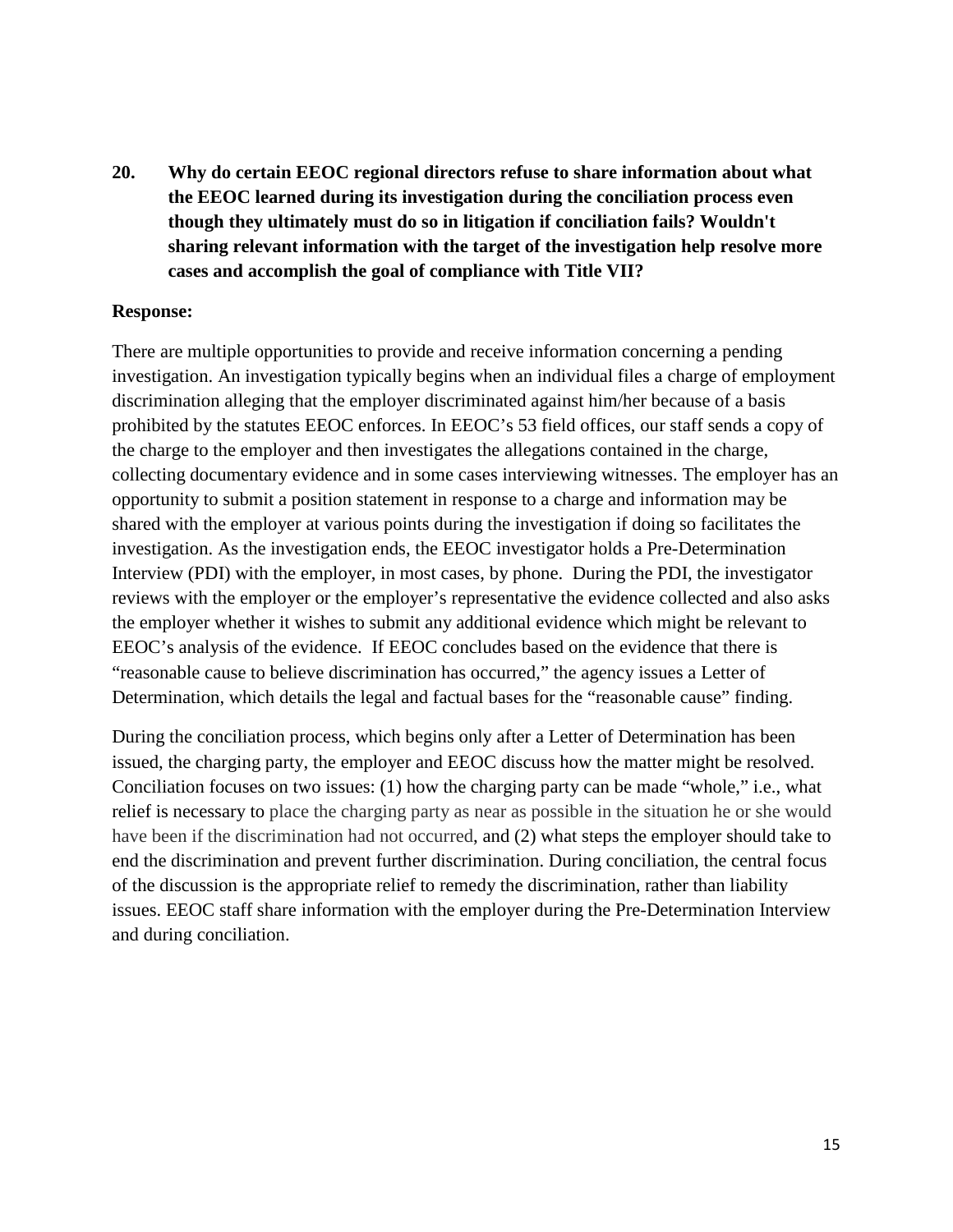**21. Private lawyers who sue employers engage in a cost-benefit analysis to determine whether the cost and risk of going forward to trial is warranted by the potential financial outcome. As the steward of taxpayer dollars, do you believe the EEOC should do this too? What are the EEOC's procedures for resolving cases in a timely manner to reduce costs to employers, and ultimately the taxpayer?**

#### **Response:**

Unlike private litigation, the potential financial outcome is not the only or even the primary benefit the Commission considers. Advancing the public interest in stopping and remedying discrimination is the most important consideration for EEOC as a law enforcement agency. In many cases, broad-based injunctive relief is an equally or more important benefit than the financial outcome. The pace of EEOC litigation, like all litigation in the federal courts, depends upon numerous factors, including factors beyond the litigants' control. However, the Commission generally makes early attempts to settle cases and continues to identify settlement opportunities throughout the litigation.

**22. The EEOC's Strategic Enforcement Plan states the EEOC has superior access to data, documents, and potential evidence of discrimination in recruitment and hiring, and therefore is better situated to eliminate barriers in recruitment and hiring than are individuals or private attorneys, who have difficulties obtaining such information. In determining whether to bring other systemic litigation, does the EEOC consider whether the individuals affected have the means and ability to seek redress through private civil litigation? In your view, should it do so?**

#### **Response:**

Yes, in all litigation decisions the Commission considers whether the affected individuals have the resources to seek redress. As a federal law enforcement agency with extensive responsibilities and limited resources, however, the Commission also considers broader law enforcement interests. In systemic cases in particular, the Commission has a strong interest in securing broad-based injunctive relief to prevent future discrimination, and must consider whether private enforcement efforts would result in such relief or whether the Commission's participation in the litigation is necessary to ensure that adequate remedies, including targeted equitable relief, are obtained.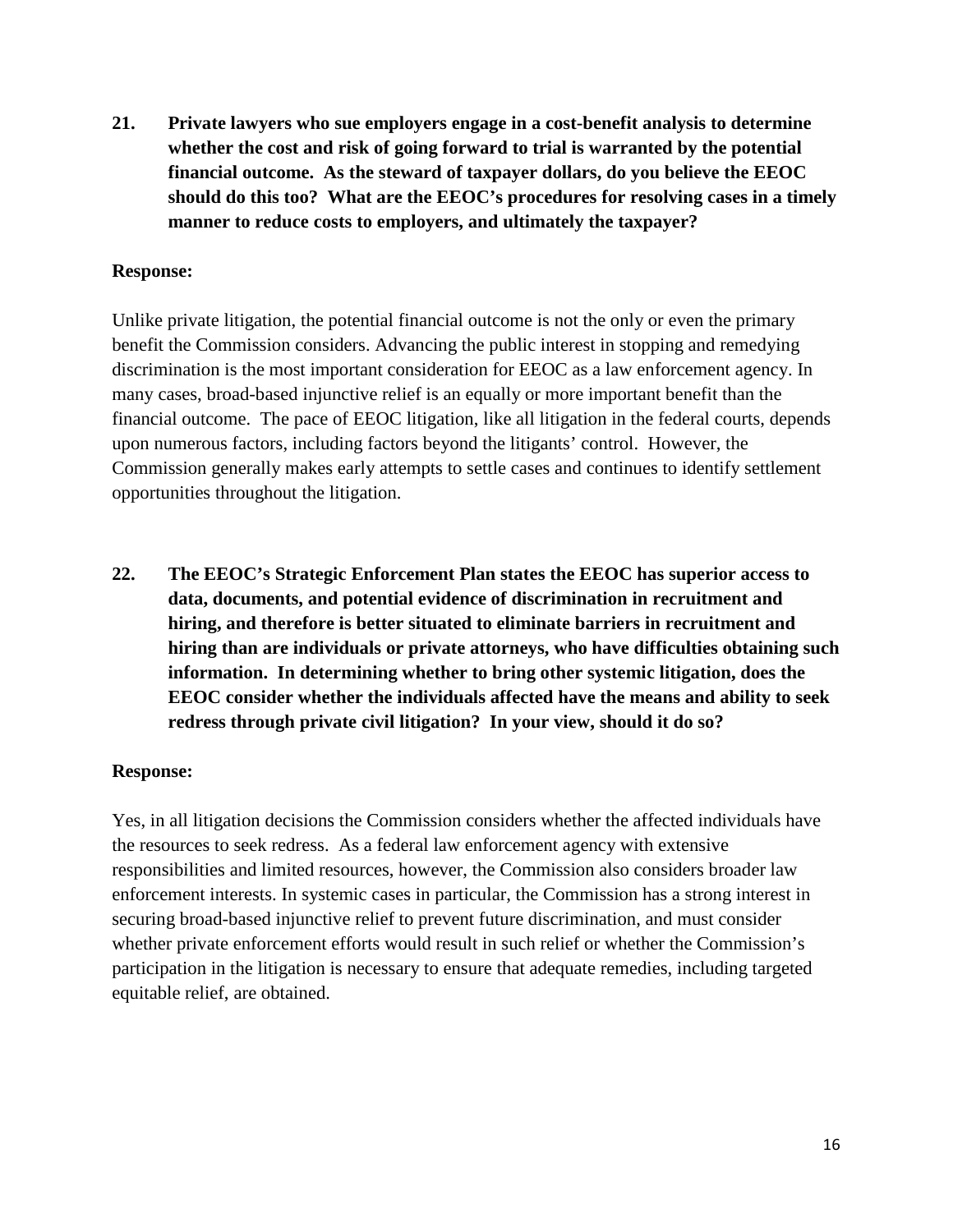**23. In litigation, the EEOC claims an attorney client privilege with charging parties and claimants. But in practice the EEOC does not consider their wishes when deciding whether to settle a case or go to trial. Why should the EEOC be able to have it both ways unlike attorneys in other litigation?** 

#### **Response:**

As a law enforcement agency supported by tax dollars, the EEOC, unlike private attorneys, not only has an obligation to seek relief for aggrieved individuals, but must also ensure that the public interest is served when it conducts litigation. EEOC does consider the interests of charging parties in its litigation. Although EEOC determines the conditions under which it will resolve litigation it brings, the monetary relief it will accept in a settlement often depends on what the claimant(s) believes is satisfactory. But even where there is agreement among EEOC, claimants, and the defendant on the amount of monetary relief to be paid to the claimants, EEOC will not settle a case unless adequate injunctive and affirmative relief are also provided.

EEOC files suits in its own name, and unless a charging party or other claimant intervenes, it is the only plaintiff. Like any other party, EEOC has sole discretion regarding the terms on which to resolve the claims it brings. Although EEOC usually seeks relief for one or more individuals in its suits, its primary purpose in bringing litigation is to further the public interest in eliminating employment discrimination. Charging parties are informed prior to the initiation of an EEOC suit that although EEOC will be seeking particular relief for them, its first obligation is to the public interest, and thus at some point in the litigation EEOC may act in a manner that the charging party believes is contrary to his or her interests. In Title VII, ADA, and GINA suits, charging parties also are informed of their right to intervene in EEOC's suit.

EEOC does not claim an attorney-client relationship with claimants, and therefore there is no inconsistency in its refusal to settle a case even though monetary relief has been offered that is satisfactory to the claimants -- a situation that rarely occurs. EEOC believes that in providing the agency with litigation authority in 1972 for the purpose of both "implement[ing] the public interest [and] bring[ing] about more effective enforcement of private rights," *General Telephone Co. of the Northwest, Inc. v. EEOC*, 446 U.S. 318, 326 (1908), Congress could not have intended that claimants in EEOC suits would be denied the right to communicate confidentially with EEOC attorneys, putting them in a worse position than if they had filed separate actions, which Congress believed many could not afford to do. Thus, EEOC takes the position that although it does not have an attorney-client relationship with claimants, the elements of the attorney-client privilege apply to EEOC's interactions with claimants that are necessary for the agency to litigate its claims effectively. This means not only that communications between EEOC attorneys and claimants are protected from disclosure, but ex parte contacts by opposing attorneys with claimants are prohibited.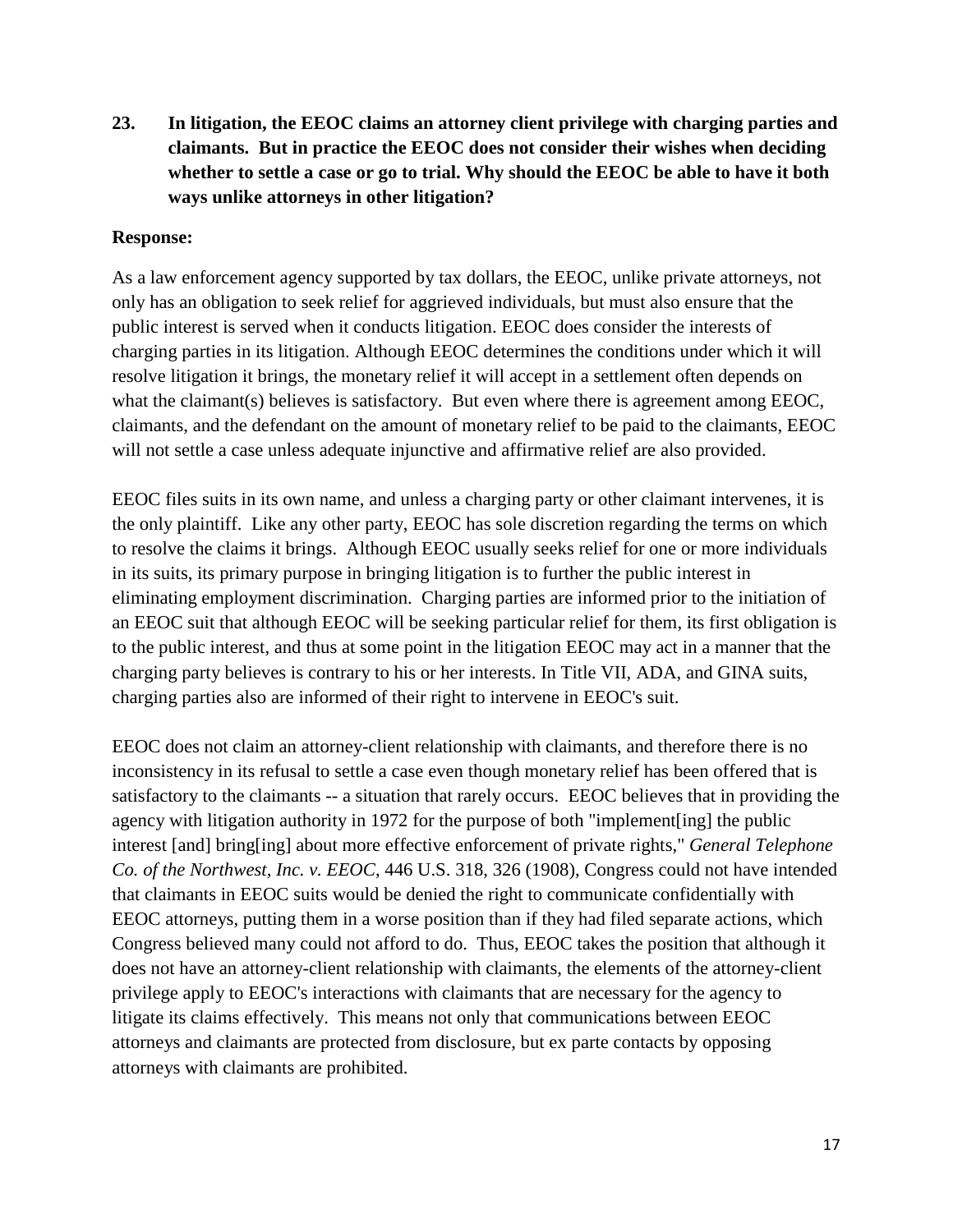- **24. The EEOC is required to establish or make available an Alternative Dispute Resolution (ADR) program that may be available for the pre-complaint process and the formal complaint process. The EEOC, however, may make a determination regarding whether to offer ADR in a particular case.**
	- **a. Once a decision has been made by EEOC as to whether to offer ADR, are the parties involved notified of that decision prior to further administrative contact? If not, why not?**
	- **b. What percentage of cases does the EEOC offer ADR in the pre-complaint process?**
	- **c. What percentage of cases does the EEOC offer ADR in the formal complaint process?**
	- **d. Does the EEOC offer ADR during initial counseling of the complainant? If not, what informal methods of resolution does the EEOC counselor offer?**
	- **e. How does the EEOC decide whether to offer ADR in a particular case?**
	- **f. In deciding whether to offer ADR in a particular case, does the EEOC take into account a claimant's desire to mediate, litigate, or settle?**

## **Response:**

The procedures applicable to discrimination charges filed against private and state and local government employers differ from the procedures applicable to complaints filed against the federal government as an employer. This question appears to confuse the Federal complaint process (complaints against federal agencies) with the system EEOC uses to process complaints against private sector and state and local government employers. We are providing a general explanation as to how EEOC uses mediation to resolve disputes involving employees and employers in the private and public sectors.

EEOC uses mediation extensively as part of its processing of charges filed against private and state and local government employers. Participation in mediation is strictly voluntary and at no cost to the parties. EEOC supplies the neutral who leads the discussion between the charging party and employer as they seek to come to a mutual agreement as to how to resolve the matter. Mediation is offered to approximately 65 to 70 percent of all charging parties. Once the charging party accepts the offer, we then ask the employer whether they wish to mediate the dispute. As shown below, the majority of employers do not agree to mediation:

- 2010 Respondent acceptance rate: 24.4%
- 2011 Respondent acceptance rate: 25.6%
- 2012 Respondent acceptance rate: 25.5%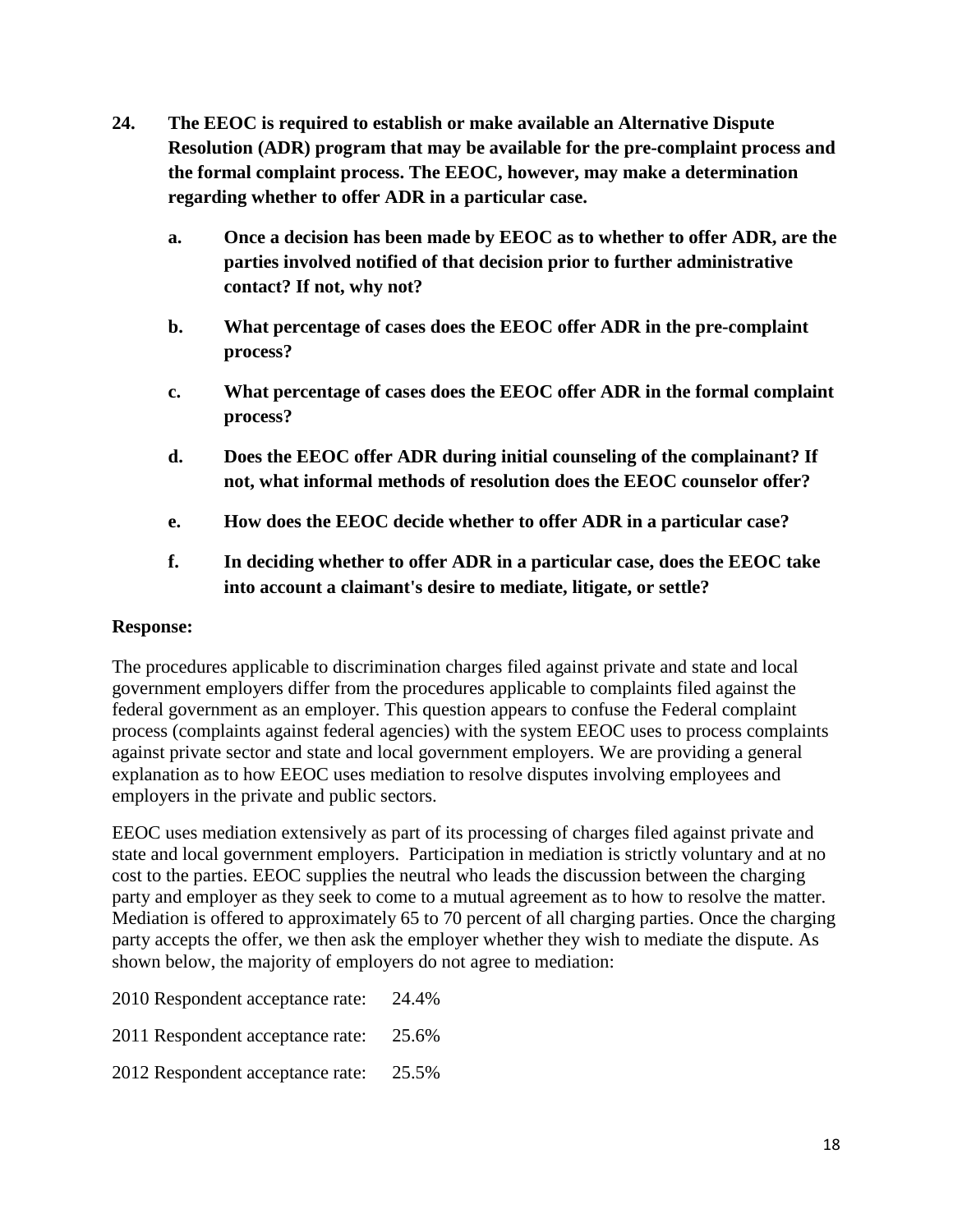If the parties agree to mediate, the success rate is extremely high: more than 70 percent of the mediations result in resolution of the charge.

2010 73.7% 2011 73.4%

2012 76.6%

In addition, the agency encourages the employer community to enter into Universal Agreements to Mediate (UAMs). These agreements reflect employers' commitment to participate in mediation. At the conclusion of FY 2012, the agency had secured a cumulative multi-year total of 2,140 UAMs, which is a 7.1 percent increase from FY 2011.

For complaints against federal agencies as employers, complainants must first participate in counseling by an EEO counselor employed by the federal agency. The federal sector process delineates between a pre-complaint process (counseling), during which ADR is routinely offered, and the formal complaint process. Accordingly, we cannot provide specific answers to questions A-F.

# **26. In fiscal year 2012, how many lawsuits did the EEOC win outright, through jury verdict or summary judgment?**

## **Response:**

In FY 2012, the Commission resolved 13 litigation cases through a favorable court order (judgment following a verdict, default judgment, or summary judgment for the Commission).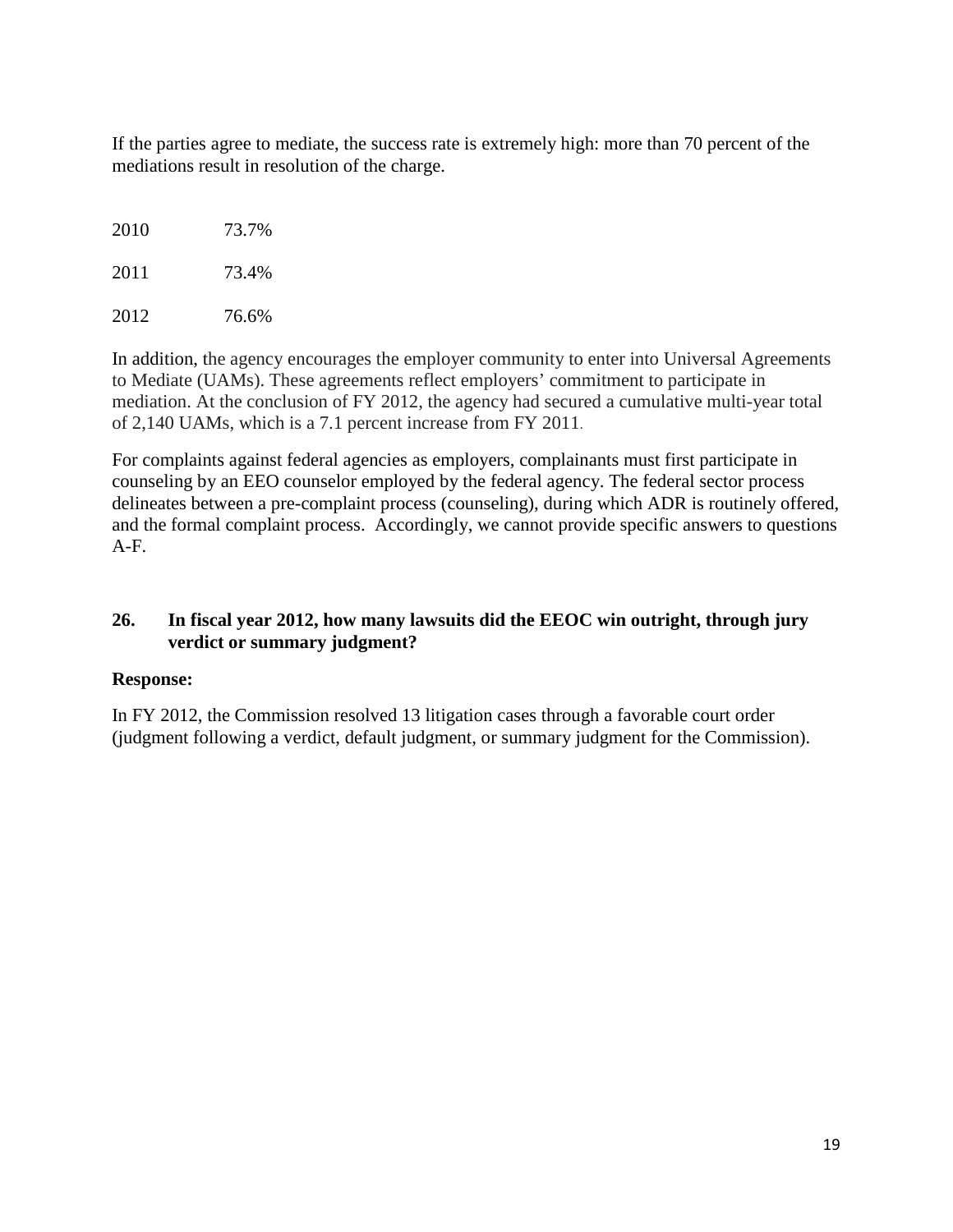**27. The EEOC claims process has a costly effect on small businesses, especially when the case is litigated. What are the EEOC's internal procedures for resolving cases in a timely manner to reduce costs to employers, and ultimately consumers?** 

## **Response:**

EEOC is sensitive to the concerns of small business and devotes significant resources to educating small businesses so that they do not run afoul of the EEO laws. In fact, the Small Business Administration Ombudsman has given EEOC a rating of "A" or "A-" for every year of this last decade for its efforts in responding to small business concerns. EEOC's administrative enforcement procedures provide small business with opportunities to resolve charges efficiently. EEOC offers mediation to both parties at the beginning of a charge. If both the employer and employee agree to mediation, over 75 percent of those charges are resolved successfully in the mediation process, and those resolutions occur in an average of 90 days. Likewise, employers are encouraged to settle charges prior to the completion of our investigation and to provide timely information to EEOC to rebut the allegations in a charge. Either can ensure efficient resolution of a charge.

EEOC has created fact sheets, brochures and compliance guidance which are available through the EEOC website. Small businesses can obtain these materials free of charge through EEOC's publication center. Copies may be ordered through EEOC's website at <http://www/eeoc.gov/eeoc/publications/index.cfm> or via a toll free telephone number (1-800- 669-3362). EEOC has also developed fact sheets and publications specifically for small employers, such as "Small Employers and Reasonable Accommodation" and "Questions and Answers for Small Employers on Employer Liability for Harassment by Supervisors." To help small employers understand newly enacted laws, the EEOC has posted "Questions and Answers for Small Businesses: The Final Rule Implementing the ADA Amendments Act of 2008" and "Questions and Answers for Small Businesses: EEOC Final Rule on Title II of the Genetic Information Nondiscrimination Act of 2008" on its website. These documents also invite small employers to contact our Small Business Liaisons to obtain confidential assistance with compliance in specific workplace situations.

Also, EEOC provides no-cost outreach and education programs as well as fee-based training and technical assistance to all employers. The training and materials we provide to small employers have been designed to give them the information they need to comply with the federal anti discrimination laws enforced by EEOC.

In FY 2012, EEOC conducted 577 free outreach events directed toward small businesses, which reached about 63,000 small business representatives. An additional 4,654 small business representatives attended fee-based events. The most popular topics for small business audiences were Mediation, An Overview of EEOC, Sexual Harassment, Charge Processing, Title VII of the Civil Rights Act and the Americans with Disabilities Act.

A Small Business Liaison is assigned to every EEOC office. Small Business Liaisons answer questions about the laws EEOC enforces, our mediation program and what to expect during an investigation. When a charge of discrimination is filed with EEOC against a small business, our field offices send a letter informing the employer of the availability of the Small Business Liaison. The letter invites small businesses to visit our website and informs small employers that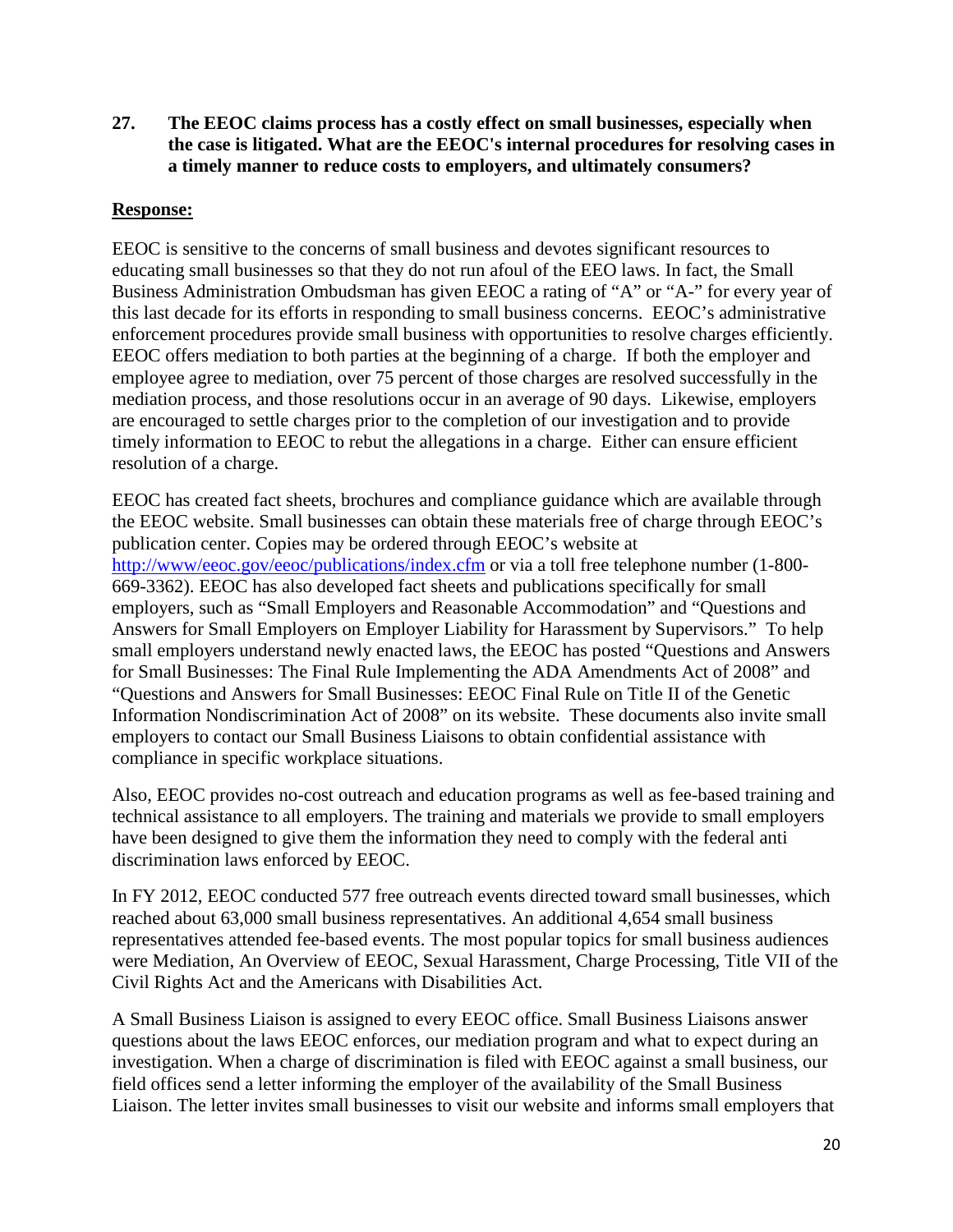any inquiry or request for assistance directed to the Small Business Liaison will not adversely affect the investigation of the charge.

Mindful of the importance of continuing to improve our outreach to small businesses, EEOC's Small Business Task Force, led by Commissioner Constance S. Barker, was established at Chair Berrien's request in FY 2011.

**28. As the Supreme Court noted in Clackamas Gastroenterology Assocs. v. Wells, the definition of "employee" in anti-discrimination laws-that it is "an individual employed by an employer"-is "completely circular and explains nothing." Thus the determination as to whether partners in a particular partnership are "employers" or "employees" is based on a multi-factored, facts-and-circumstances test. To the extent the statute needs clarification, do you believe litigation is the proper avenue through which to define partnerships?** 

# **Response:**

Although the anti-discrimination statutes do not provide an extensive definition of the term employee, the Supreme Court has observed in several decisions that "'when Congress has used the term 'employee' without defining it, we have concluded that Congress intended to describe the conventional master-servant relationship as understood by common-law agency doctrine.'" *Clackamas Gastroenterology Assocs., P.C. v. Wells*, 538 U.S. 440, 445 (2003) (quoting *[Nationwide Mut. Ins. Co. v. Darden,](https://a.next.westlaw.com/Link/Document/FullText?findType=Y&serNum=1992060791&pubNum=708&originationContext=document&transitionType=DocumentItem&contextData=(sc.History*oc.Search))* 503 U.S. 318, 322-23 (1992)). In *Clackamas*, the Court relied on EEOC Guidelines that "discuss both the broad question of who is an 'employee' and the narrower question of when partners, officers, members of boards of directors, and major shareholders qualify as employees." *Id.* at 448-49 (citing 2 Equal Employment Opportunity Commission, Compliance Manual §§ 605:0008–605:00010 (2000)).

Like many federal employment and labor statutes, the statutes EEOC enforces broadly define employee. Court decisions and EEOC Guidelines provide a sufficiently clear framework for assessing the factually-intensive question of whether particular individuals are employees covered by the anti-discrimination statutes.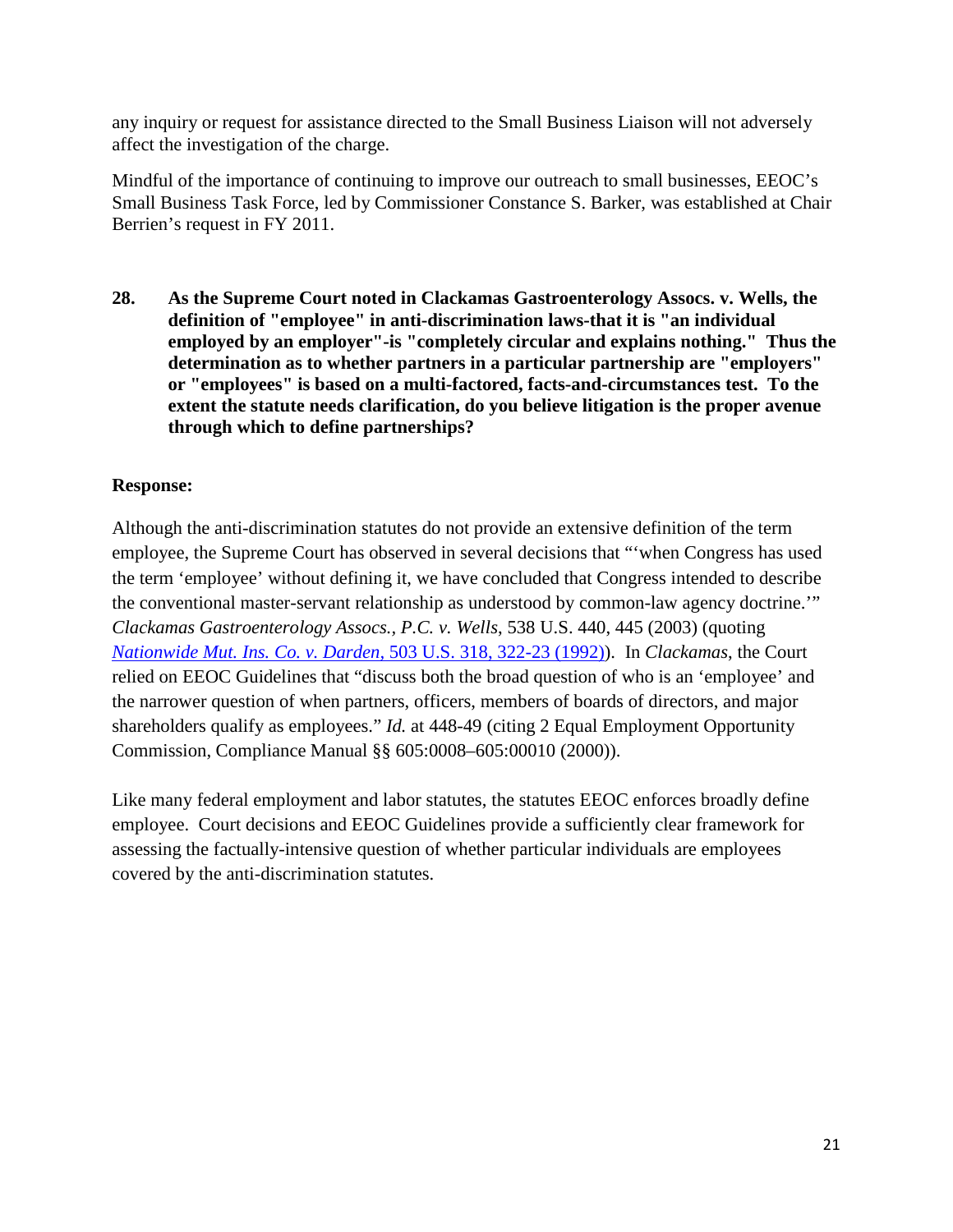**29. Today, most partnerships, particularly large partnerships, adopt internal management practices such as governing boards that allow them to delegate managerial functions while maintaining partner ownership of the firm, control over professional work product, and voice on issues critical to the partnership. In your view, does the delegation of partnership authority to internal governing boards transform the partners of a firm into employees rather than employers? What factors, in the EEOC's view, are most critical to determining whether and when such a delegation transforms partners into "employees?"**

## **Response:**

As the Commission has explained in its Compliance Manual, the determination of whether an individual is an employee, rather than an independent contractor, partner, or other non-employee, is fact-specific. This determination depends on the actual working relationship between the individual and the partnership. The relevant question is whether the individual acts independently and participates in managing the organization (not an employee), or whether the individual is subject to the organization's control (an employee). The EEOC has identified six non-exhaustive factors relevant to making this determination:

- Whether the organization can hire or fire the individual or set the rules and regulations of the individual's work;
- Whether and, if so, to what extent the organization supervises the individual's work;
- Whether the individual reports to some one higher in the organization;
- Whether and, if so, to what extent the individual is able to influence the organization;
- Whether the parties intended that the individual be an employee, as expressed in written agreements or contracts; and
- Whether the individual shares in the profits, losses, and liabilities of the organization.

In *Clackamas Gastroenterology Assocs., P.C. v. Wells*, 538 U.S. 440, 449-50 (2003), the Supreme Court approved of the EEOC's emphasis on "the common-law touchstone of control" when determining whether an individual with the title of partner is an employee under the EEO laws. The Court noted that whether shareholder-directors in that case were employees could not be determined by asking if the director-shareholder position "is the functional equivalent of a partner" because "there are partnerships that include hundreds of members, some of whom may well qualify as 'employees' because control is concentrated in a small number of managing partners." *Id.* at 445-46. The Court adopted the six-factor control test from EEOC's guidance, emphasizing that the coverage determination depends on "all the incidents of the relationship . . . with no one factor being decisive." *Id* at 451.

Thus, if a determination were made in a particular case that individuals holding the title of "partner" are actually employees, it would be a factual determination guided by existing law.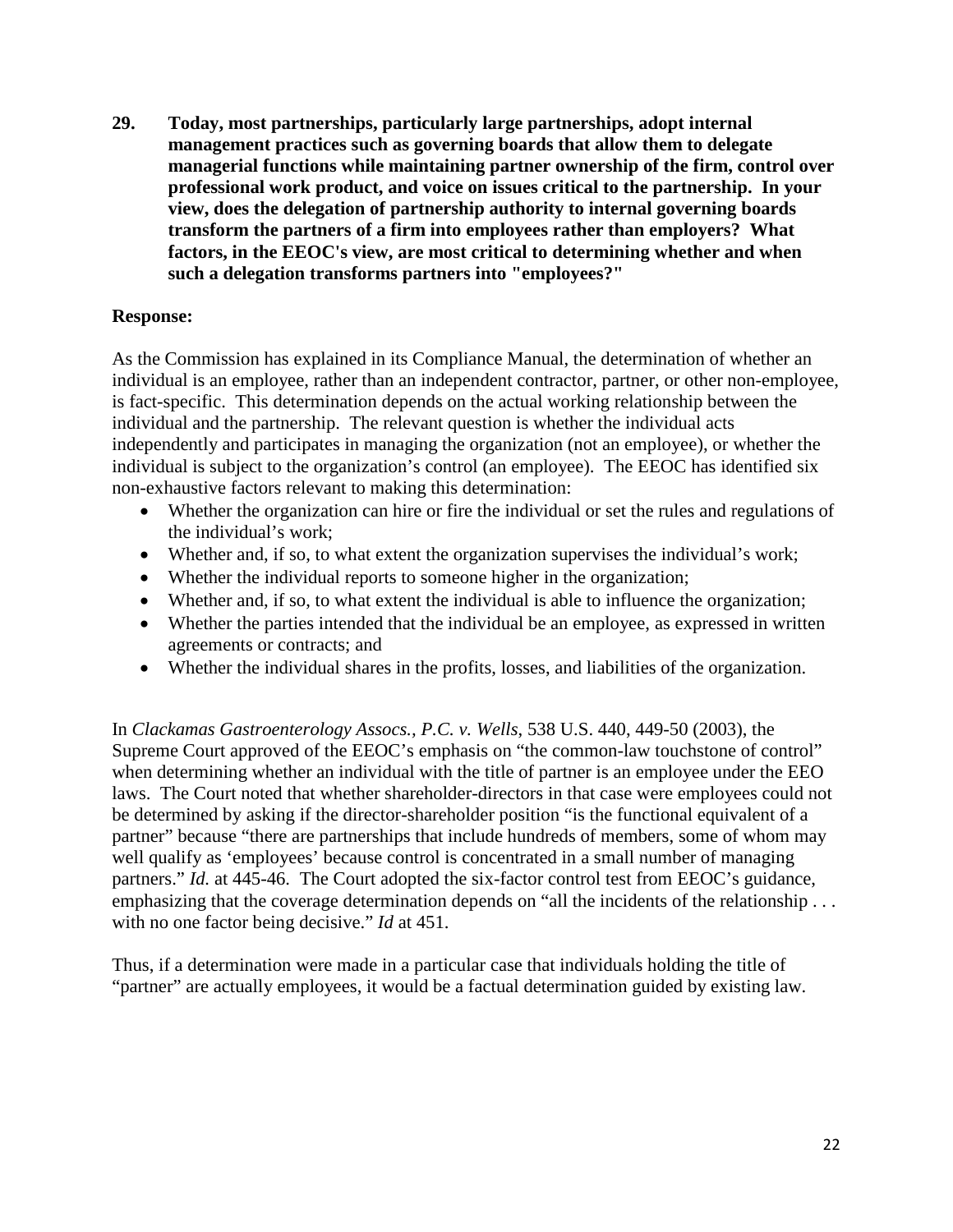**30. In the last decade the EEOC brought a highly publicized lawsuit against the law firm Sidley Austin, alleging its partners were employees and its retirement policy for partners therefore violated the Age Discrimination in Employment Act. What, in the EEOC's view, were the most significant characteristics of Sidley's partnership structure that led the EEOC to conclude that its partners were "employees?"**

## **Response:**

In its brief to the U.S. Court of Appeals for the Seventh Circuit, the EEOC looked at a number of factors that led it to conclude that at least some of Sidley's partners could properly be considered employees. In particular, the Commission's brief discussed remuneration, noting that the extent to which partners share in the firm's profits varies tremendously, and many received most of their pay in a form that resembled salary. The brief discussed ownership, and noted that the amount of each partner's required capital contribution varied considerably from individual to individual. Finally, the Commission's brief discussed management. Sidley was governed by a 36-member executive committee; members of that committee owned almost 80 percent of the firm. The executive committee, and its 8-member management committee, made all of the firm's critical decisions, including partnership admission, partner expulsion, pay/ownership allocations, practice group head appointments, opening and closing of offices, and who will join the executive committee.

**31. Is the EEOC currently pursuing directed investigations of mutually agreed upon retirement policies for partners that were not commenced following a charge filed by a partner? If so, what factors did the EEOC consider in deciding to prioritize those investigations over the tens of thousands of backlogged cases involving employee complaints?**

#### **Response:**

There are currently two pending directed investigations of alleged violations of the Age Discrimination in Employment Act (ADEA) based upon policies which mandate retirement at a specified age for person employed in various positions, including as partners.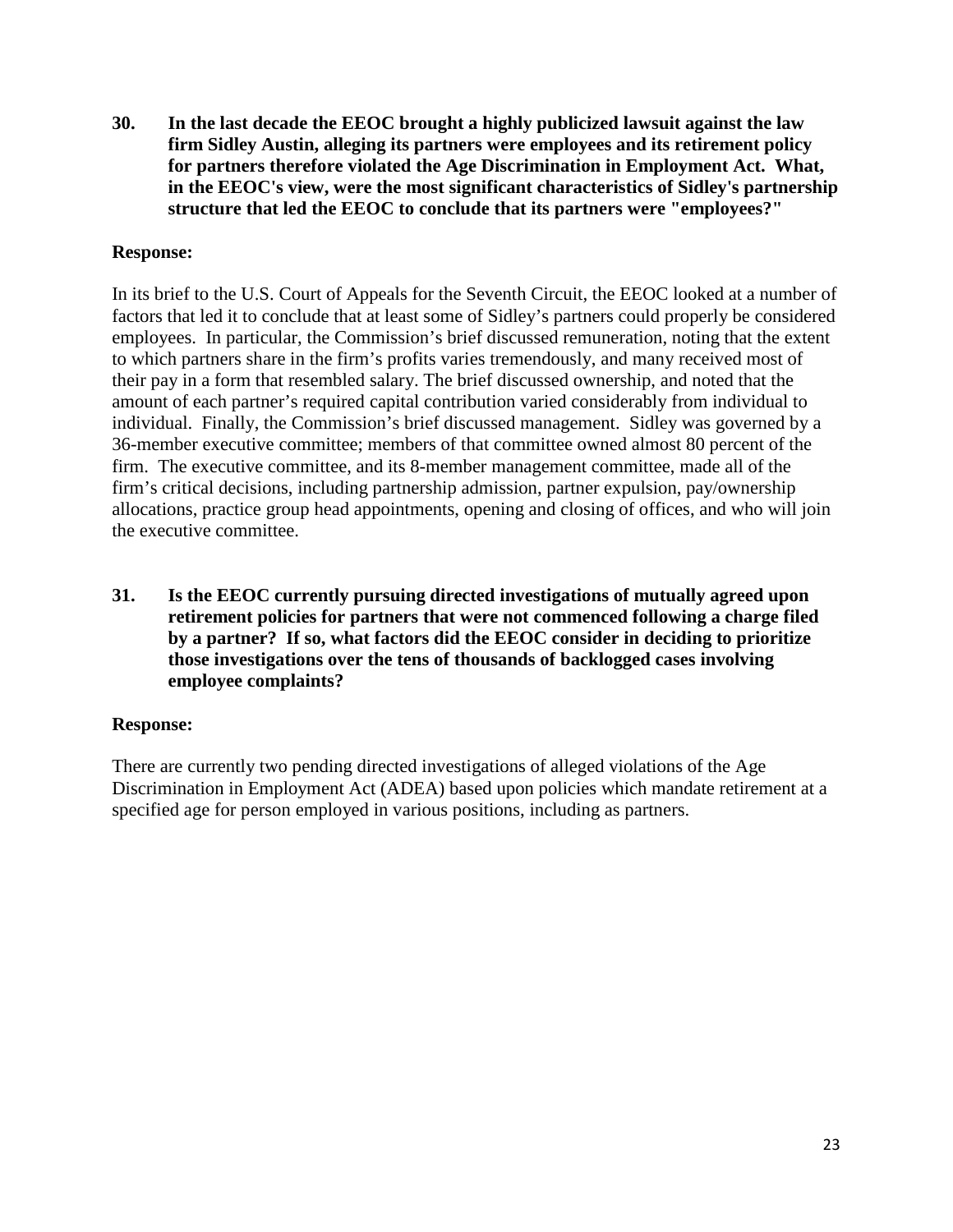**32. The EEOC's Strategic Enforcement Plan lists six enforcement priorities. Do you intend to make mutually agreed upon retirement policies in legal and accounting professional partnerships a focus of the EEOC's enforcement efforts? If so, which of the six enforcement priorities identified in the Strategic Enforcement Plan make mutually agreed upon retirement policies for partners an EEOC priority?**

## **Response:**

Retirement policies are not a priority issue under the EEOC's Strategic Enforcement Plan. Whether individuals are employees under the federal civil rights laws is an important issue of access to justice that is a priority (#5) for the agency under the Strategic Enforcement Plan. While the establishment of priorities in the SEP is designed to provide focused attention and resources in order to have greater impact, the SEP does not preclude the agency from addressing other issues of discrimination.

*Questions regarding the EEOC's interaction with the Department of Labor's Office of Federal Contract Compliance Programs (OFCCP)*

**34. Did the EEOC comment on the OFCCP's rescission of the agency's 2006 Compensation Standards and the issuance of OFCCP Directive 307? Why not? The EEOC agreed with the 2006 Compensation Standards. Has the EEOC's position changed?**

#### **Response:**

The EEOC reviewed OFCCP's notice of proposed rescission of the 2006 compensation standards in January 2011 after it was published in the Federal Register; reviewed a draft notice of final rescission in January 2012 pursuant to EO 12067; and reviewed draft notices of final rescission in November and December of 2012 as part of the Office of Management and Budget's EO 12866 interagency review process. The EEOC commented on the notice of rescission in November 2012. The EEOC did not review Directive 307 and therefore did not comment on it. The substance of the EEOC's interagency comments and conversations is protected from disclosure by the deliberative process privilege.

The EEOC's position in 2006 that the OFCCP's compensation standards were consistent with Title VII has not changed. However, the EEOC also does not disagree with the OFCCP's decision to rescind the standards and to adopt new standards that are also consistent with Title VII and that give the agency more flexibility to enforce EO 11246 in a manner consistent with Title VII.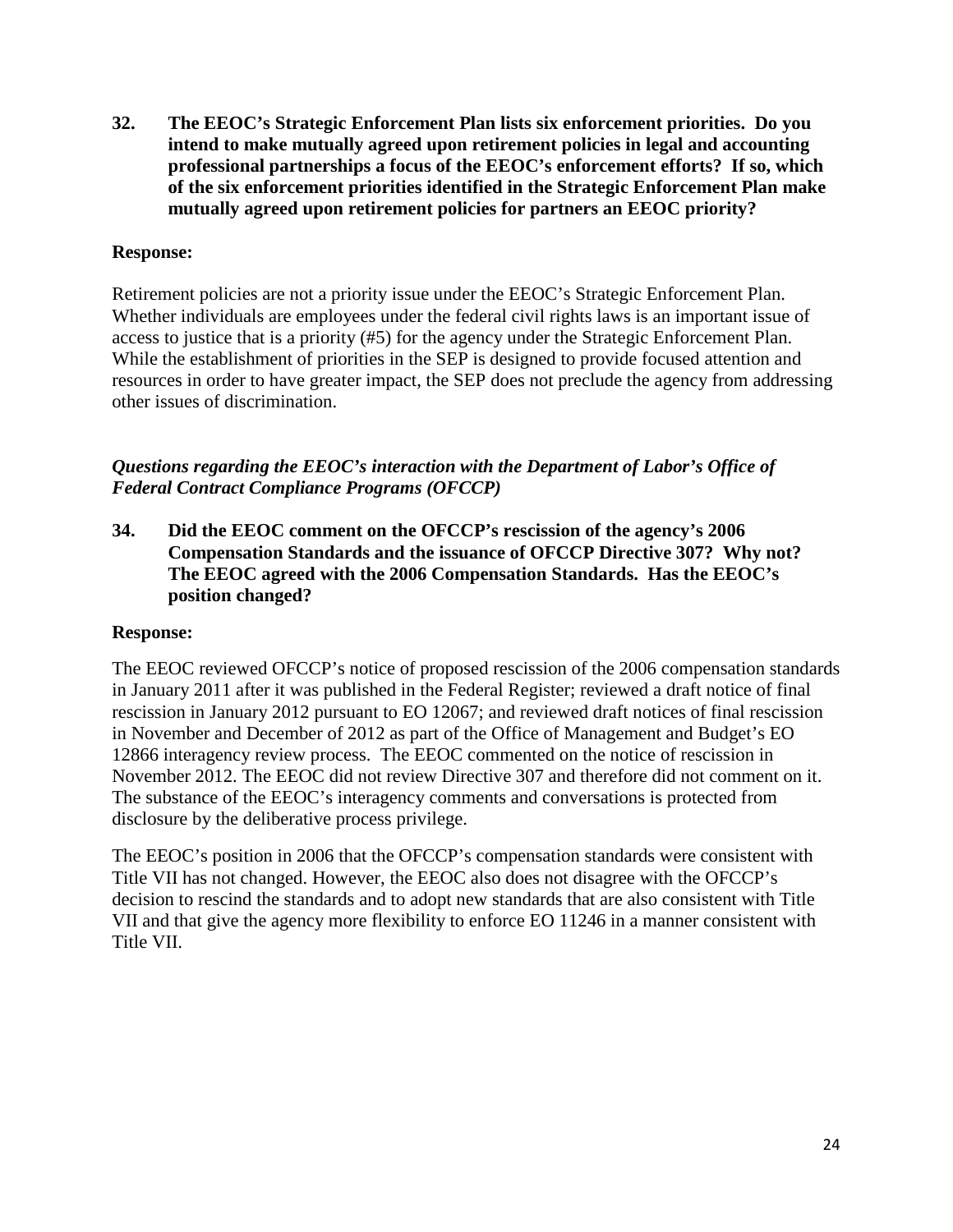**35. As you know, Executive Order (EO) 12067 requires the EEOC to ensure coordination of federal equal employment opportunity enforcement efforts. In particular, EO 12067 requires the EEOC "to develop uniform standards, guidelines, and policies defining the nature of employment discrimination" and "develop uniform standards and procedures for investigations and compliance reviews." Did the EEOC review OFCCP's notice of rescission of the 2006 Compensation Standards and the issuance of Directive 307 under EO 12067? Did the EEOC provide any feedback to OFCCP about the approach contained in Directive 307? Please provide any and all correspondence between the EEOC and OFCCP on this subject.**

#### **Response:**

As stated in the answer to Question 34 above, EEOC did review OFCCP's notice of rescission and provided feedback to OFCCP. The EEOC did not review Directive 307 and therefore did not comment on it. Attached are copies of nonprivileged correspondence between OFCCP and EEOC on this subject.

**36. Under the EEOC's Compensation Manual, published in 2000, the EEOC instructs investigators to "determine the similarity of the jobs by ascertaining whether the jobs generally involve similar tasks, require similar skill, effort, and responsibility, working conditions, and are similarly complex or difficult." The EEOC's Compensation Manual continues, "[t]he actual content of the jobs must be similar enough that one would expect those who hold the jobs to be paid at the same rate or level." Does the EEOC interpret OFCCP Directive 307 to be altogether consistent with these instructions?**

#### **Response**:

There is no conflict between the EEOC Compliance Manual language quoted above, which appears in the Guidance section about disparate treatment, and the relevant language in OFCCP Directive 307. In particular, Directive 307 states at pp. 12-13: "For purposes of evaluating compensation differences, employees are similarly situated where it is reasonable to expect they should be receiving equivalent compensation absent discrimination. Relevant factors in determining similarity may include tasks performed, skills, effort, level of responsibility, working conditions, job difficulty, minimum qualifications, and other objective factors." In addition, the EEOC's Compliance Manual's disparate treatment subsection also states that the method suggested for conducting a comparative compensation analysis is not intended as an exclusive method, and subsequent subsections detail other methods for determining whether compensation discrimination or discrimination in practices that affect compensation have occurred -- topics that are also addressed in Directive 307.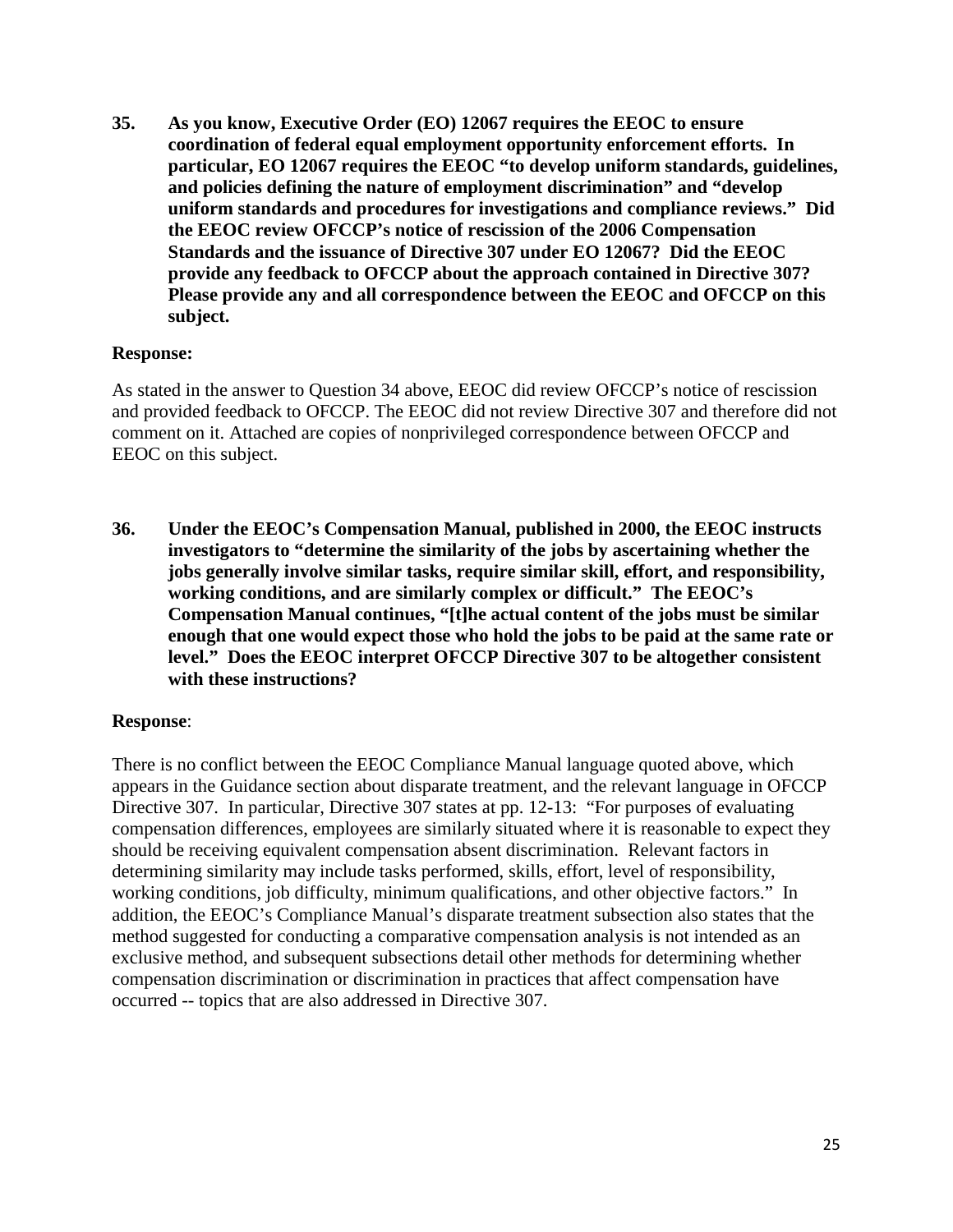**37. As you know, in August, 2012, the National Research Council of the National Academies of Sciences (NAS) released a report entitled, "Collecting Compensation Data from Employers." This report was commissioned by the EEOC. The report contained two primary recommendations:**

**Recommendation 1: In conjunction with the Office of Federal Contract Compliance Programs of the U.S. Department of Labor and the Civil Rights Division of the U.S. Department of Justice, the U.S. Equal Employment Opportunity Commission should prepare a comprehensive plan for use of earnings data before initiating any data collection.**

**Recommendation 2: After the U.S. Equal Employment Opportunity Commission, the Office of Federal Contract Compliance Programs, and the U.S. Department of Justice complete the comprehensive plan for use of earnings data, the agencies should initiate a pilot study to test the collection instrument and the plan for the use of the data. The pilot study should be conducted by an independent contractor charged with measuring the resulting data quality, fitness for use in the comprehensive plan, cost and respondent burden.**

- **a. What is the status of the EEOC's implementation of these recommendations? Has the EEOC and OFCCP developed a comprehensive plan? If so, please provide a copy of the comprehensive plan. If not, why not, and when will it be completed?**
- **b. Has an independent contractor been selected for a pilot project?**
- **c. How will the EEOC ensure coordination with OFCCP with regard to these recommendations?**
- **d. Has the EEOC had any discussions with OFCCP about the comments OFCCP received in response to the Advance Notice of Proposed Rulemaking on a Comprehensive Data Collection Tool, 76 Fed. Reg. 49398 (Aug. 10, 2011)?**
- **e. Will EEOC commit to using its authority under EO 12067 to require OFCCP to adhere to the NAS recommendations before issuing any proposed regulations on collecting compensation data?**

## **Response**

- a. EEOC is thoroughly considering the NAS Study recommendations and will take them into account before proceeding with new collections of compensation data. As part of the review and consideration of the NAS Study recommendations, EEOC staff has discussed the recommendations with representatives of the U.S.D.O.J. Civil Rights Division and OFCCP, as well as agency stakeholders such as the National Industry Liaison Group.
- b. EEOC has neither sought nor selected an independent contractor for a pilot project.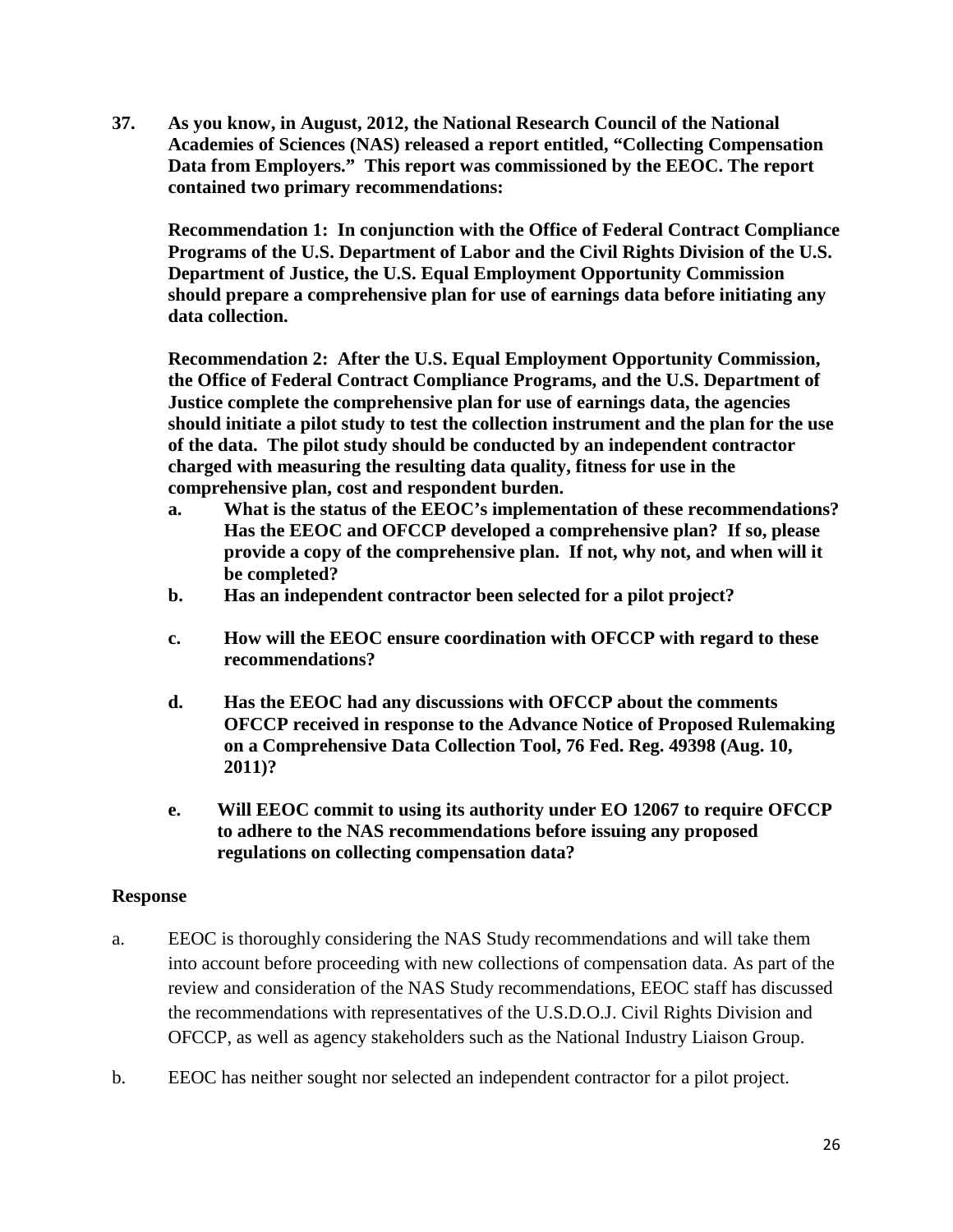- c. See responses to a and b, above.
- d. EEOC has reviewed comments received by OFCCP in response to its ANPRM. We have not had formal discussions with OFCCP about those comments.
- e. Pursuant to E.O. 12067, EEOC will, as it has to date, communicate with OFCCP and continue to work closely with the OFCCP concerning the collection of compensation data.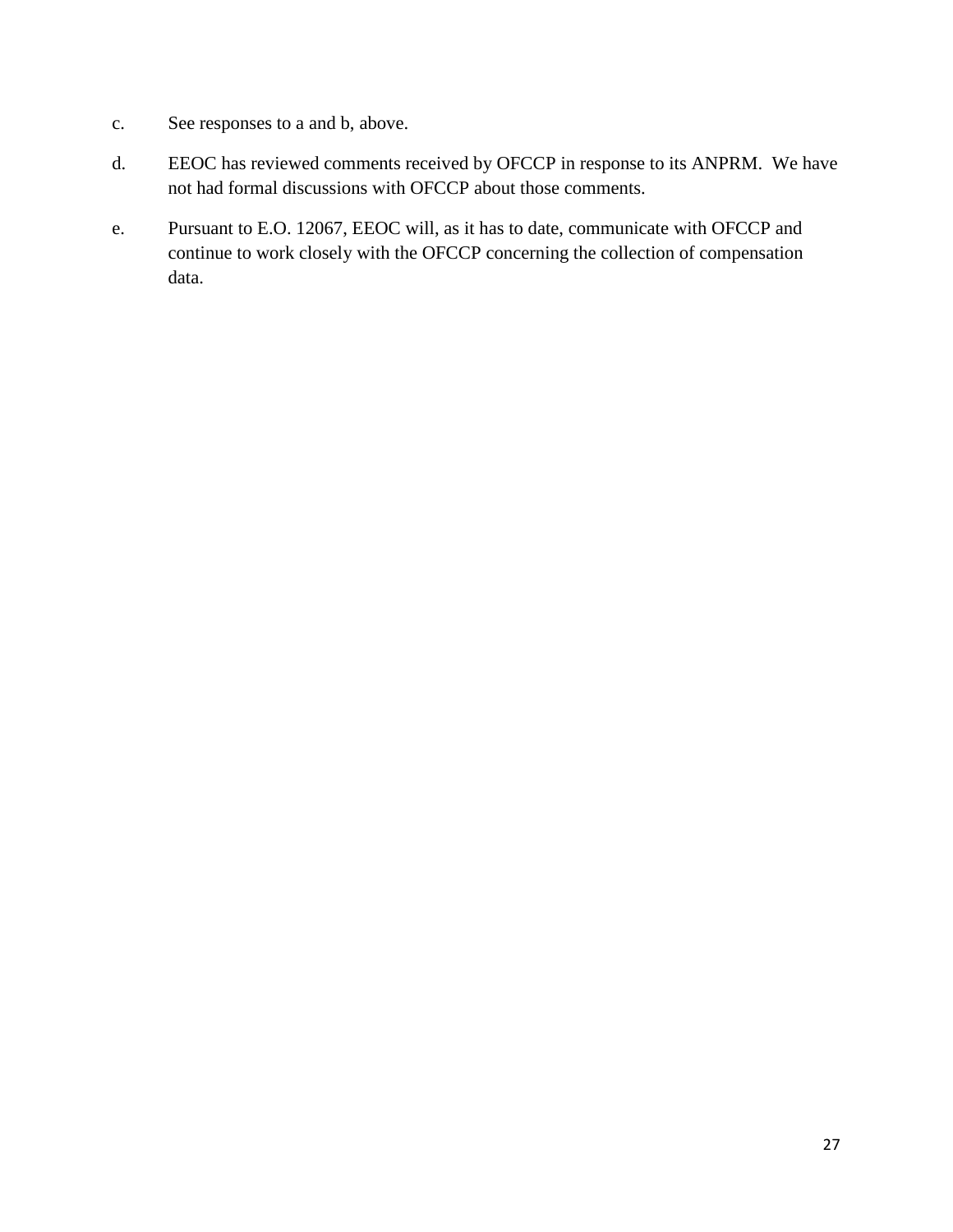#### REP. HUDSON QFRs

**There is a case in which an employee filed a gender discrimination case against her employer. When the employer tried to meet with the EEOC representative and the employee for consultation, the employer instead found the EEOC representative acting as a prosecuting attorney for the employee instead of a negotiator between the parties. The employer was not notified prior to the meeting of the terms of these discussions, and whether or not the EEOC representative would be used in a mediating role or prosecuting role, leaving the impression these meetings were informal negotiations.**

- **a. To what extent does the EEOC give a notice of the terms to all parties involved prior to in person consultations?**
- **b. In other cases is it protocol for an EEOC representative to play negotiator/mediator and prosecutor during an investigation?**
- **c. If employers are not notified of the status of the consultation meeting, what are their administrative rights to have counsel present and/or delay the meeting until counsel is present?**

#### **Response:**

a. It is unclear from the questions at what stage of the EEOC investigation the consultation meeting occurred. Generally, employers and employees may meet in a mediation, which is a confidential process separate from the investigation. (See answer 25). Parties to an EEOC mediation generally do not, in advance of the mediation session, share positions or terms to which they would agree. There is considerable sharing of terms of settlement during the mediation.

They may also meet during conciliation, which only occurs after the investigation if the agency has made a determination that there is reasonable cause to believe discrimination has occurred. (See answer 20.) In conciliation, EEOC invites both parties to meet, either in person or over the phone. EEOC generally conducts conciliation in one of two ways, i.e., the EEOC office shares the details of the proposed conciliation terms in advance in a letter, or plans to share the terms during the conciliation conference so they can be explained and questions answered.

b. During an investigation of a charge, the EEOC acts as a neutral fact-finder and gathers and evaluates evidence. The investigator may also seek to resolve the charge through a settlement agreement prior to a determination on the merits of the charge. At the end of the investigation, the EEOC makes a determination on whether the evidence establishes that there is "reasonable cause" to believe that discrimination occurred. If the evidence establishes a violation, the investigator now shifts roles. As required by the statutory